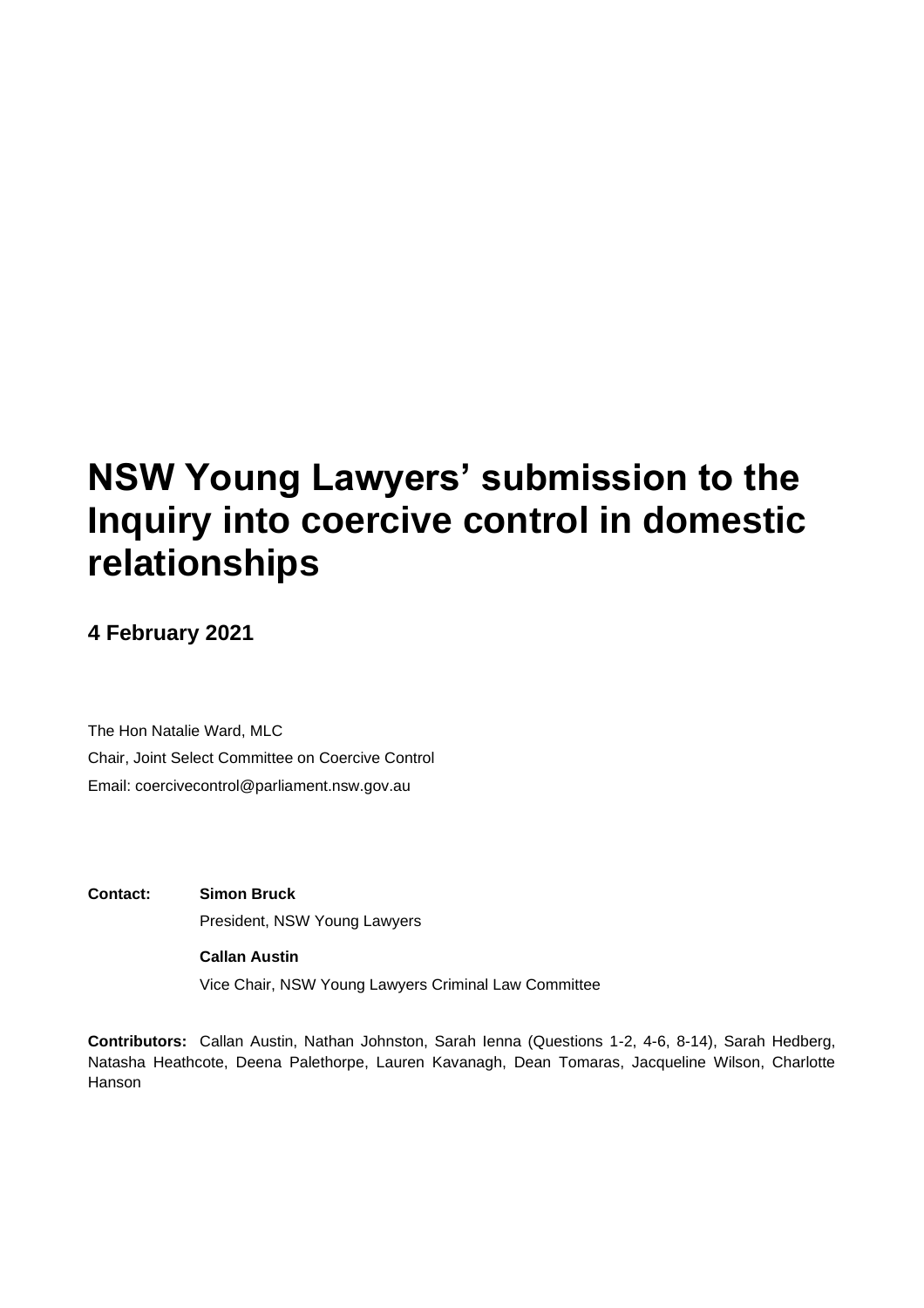## **The NSW Young Lawyers Criminal Law Committee makes the following submission to the Joint Select Committee on Coercive Control ('the Joint Select Committee') in response to the Inquiry into coercive control in domestic relationships ('the Inquiry')**

## **NSW Young Lawyers**

NSW Young Lawyers is a division of The Law Society of New South Wales. NSW Young Lawyers supports practitioners in their professional and career development in numerous ways, including by encouraging active participation in its 16 separate committees, each dedicated to particular areas of practice. Membership is automatic for all NSW lawyers (solicitors and barristers) under 36 years and/or in their first five years of practice, as well as law students. NSW Young Lawyers currently has over 15,000 members.

## **NSW Young Lawyers Criminal Law Committee**

The NSW Young Lawyers Criminal Law Committee ('the Committee') is responsible for the development and support of members of NSW Young Lawyers who practice in, or are interested in, criminal law. The Committee takes a keen interest in providing comment and feedback on criminal law and the criminal justice system, and consider the provision of submissions to be an important contribution to the community. The committee aims to educate the legal profession and the wider community about criminal law developments and issues. The Committee also facilitates seminars and programs that help to develop the careers of aspiring criminal lawyers, with the aim of providing a peer support network and a forum for young lawyers to discuss issues of concern. The Committee's members are drawn from prosecution, defence (both private and public), police, the courts and other areas of practice that intersect with criminal law.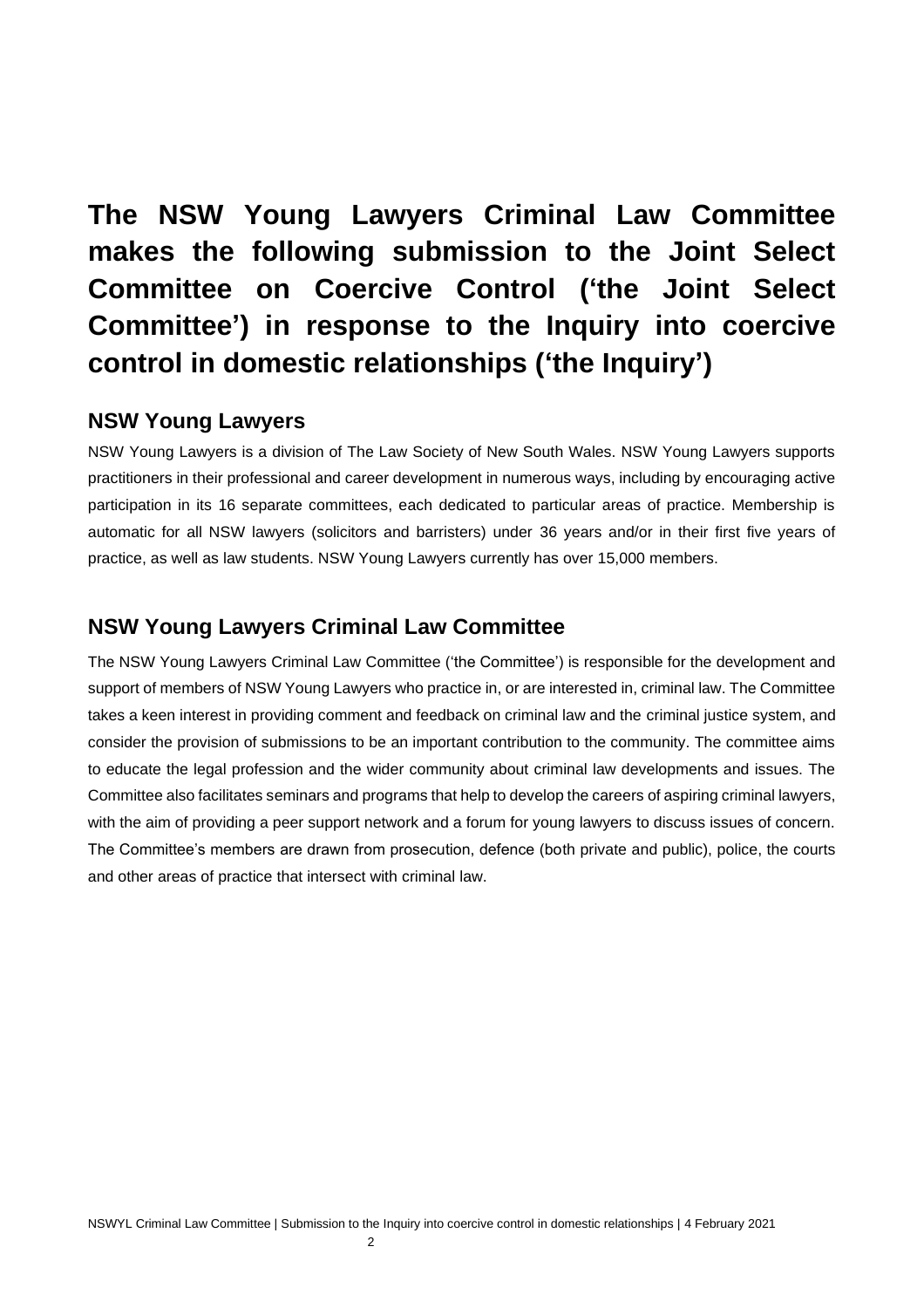## **Summary of Recommendations**

The Committee makes the following recommendations

- 1. The most appropriate formulation of the concept of coercive control should be based on the formulation by Professor Evan Stark, 1 in a form that is gender neutral;
- 2. Coercive and controlling behaviour should be distinguished from behaviour present in healthy relationships by reference to the frequency of the behaviour, the intention of the perpetrator and the effect of the behaviour;
- 3. The Committee is of the view that the existing criminal and civil law does not provide police and courts with sufficient power to address domestic violence, and in particular coercive control. This gap could be addressed by creating an offence of coercive control, which is accompanied by education programs and a number of other non-legislative initiatives;
- 4. The Committee does not recommend changes to the law of evidence, except to the extent that existing provisions relating to the giving of evidence by a complainant in domestic violence proceedings should also apply to the Committee's proposed offence of coercive control. Nor does the Committee recommend any changes to the prescribed features of aggravation under Section 21A(2) of the *Crimes (Sentencing Procedure) Act 1999* (NSW);
- 5. In order to ameliorate any negative effects of creating an offence of coercive control and avoid overcriminalisation, the Committee has proposed a formulation of an offence that:
	- a. Limits the definition of coercive and controlling behaviour (in terms of frequency, mens rea and the effect on the other person) and provides examples of such behaviour to assist police officers, the prosecution and tribunals of fact;
	- b. Includes a defence that the accused's behaviour was carried out in the genuine belief that it was in the relevant other person's best interests and such behaviour was reasonable; and
	- c. Includes clarifying provisions.
- 6. The Committee supports the introduction of provision in the *Criminal Procedure Act 1986* (NSW) to allow a Judge to provide a warning that the continuation of relationships despite domestic and family violence is common.

<sup>&</sup>lt;sup>1</sup> Evan Stark, *Coercive Control: The Entrapment of Women in Personal Life (Oxford University Press 2007) 15.*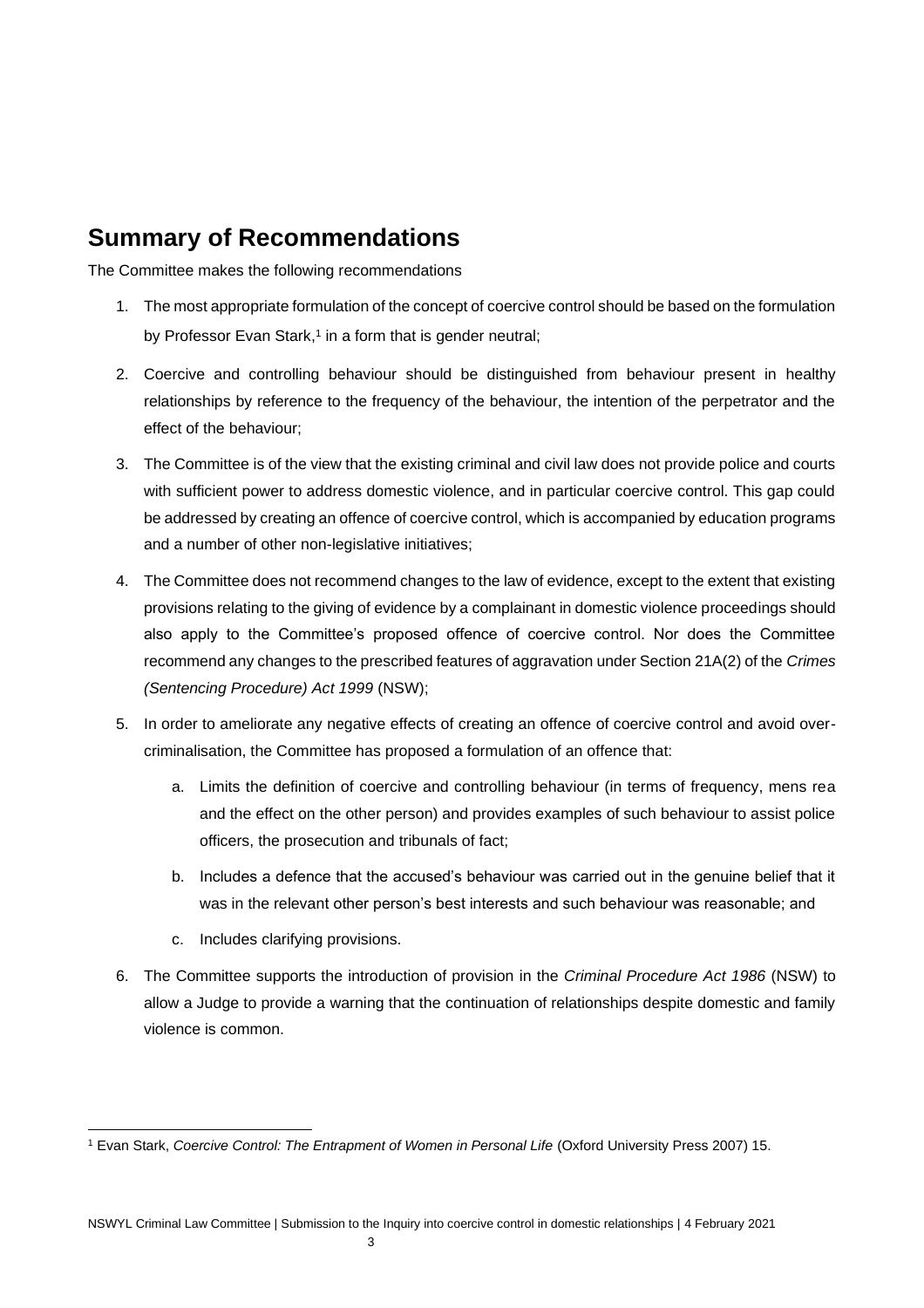## **Response to discussion questions in the Coercive Control Discussion Paper dated October 2020 (the Discussion Paper)**

### **Question 1 - What would be an appropriate definition of coercive control**

In answering this question, the Committee has considered and largely adopted the definition of coercive control formulated by Professor Evan Stark.<sup>2</sup> Professor Stark describes coercive control as a course of conduct aimed at intimidating, isolating, and controlling a victim. This conduct is often based in sex-based inequality, or other forms of privilege that interact with systemic inequalities.<sup>3</sup> While physical and psychological abuse often coincide with coercive control, the essence is that the behaviour targets the ability of persons who are subjected to such behaviour to enjoy the liberties they are legally entitled to, and establishes a pattern of domination that disables the person's capacity to mobilise personal, material and social resources to resist or escape. Coercive control often involves, but is not limited to, acts of surveillance, deprivation of access to amenities and necessities, and the restriction of a person's interaction with others.

Drawing on Professor Stark's research, the Committee is of the view that an appropriate description of coercive control is "a course of conduct by one person that is coercive and controlling and has a serious effect on another person with whom they have or have had a relevant relationship". The Committee is of the view that the terms "coercive" and "controlling" should be given their ordinary meanings. The Macquarie Dictionary defines "coerce" as to "restrain or constrain by force, law, or authority; force or compel, as to do something", and "control" as "to exercise restraint or direction over; dominate; command".

Although coercive control is understood to be primarily perpetrated in heterosexual relationships by men against their female partners, and sociological research points to this trend,<sup>4</sup> the Committee is of the view that any formulation of the concept of coercive control should be gender neutral to recognise that such behaviour can occur in the context of any relationship,<sup>5</sup> and provide protection to all persons who experience such behaviour. A gender-neutral definition avoids discrimination between various types of intimate partner relationships. The Committee acknowledges that this approach may result in an increased scope for female victim-survivors to be mis-identified as aggressors, $6$  but is of the view however that careful drafting of any

<sup>5</sup> See, eg, Skeel, Alex 'I stayed with my abusive girlfriend out of fear she would kill me', *BBC* (online, 20 February 2019) <https://www.bbc.co.uk/bbcthree/article/81a8f303-5849-45b8-85a0-e8532b5d948b> (accessed 12 January 2020).

<sup>2</sup> Evan Stark, *Coercive Control: The Entrapment of Women in Personal Life* (Oxford University Press 2007) 15.

<sup>3</sup> Evan Stark, 'Looking Beyond Domestic Violence: Policing Coercive Control' (2012) 12 *Journal of Police Crisis Negotiations* 199, https://doi.org/10.1080/15332586.2012.725016.

<sup>4</sup> Discussion Paper, 9 [2.9] citing Michael P Johnson *A typology of domestic violence: Intimate terrorism, violent resistance, and situational couple violence* (Northeastern University Press, 2008), Evan Stark *Coercive Control: How Men Entrap Women in Personal Life* (Oxford University Press, 2007).

<sup>&</sup>lt;sup>6</sup> See, eg, Jess Hill, *See What You Made Me Do: Power, Control and Domestic Abuse* (Black Inc, 2019) 211.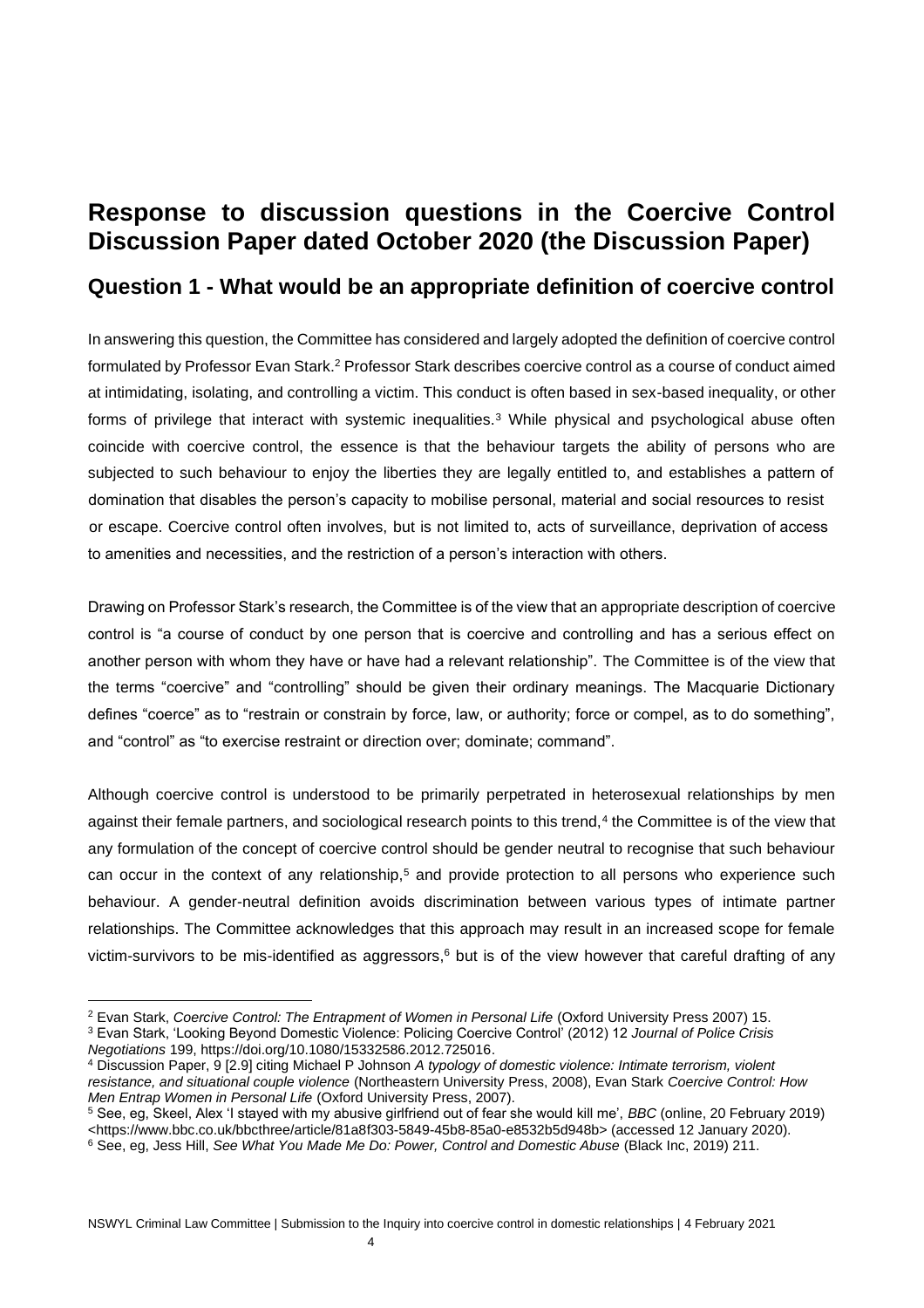offence creating provisions and a targeted training program will assist in ameliorating this risk (see further below in answer to Question 4).

It can be difficult to identify coercive and controlling behaviour in the abstract, as such behaviour is situational and context specific. Therefore, the Committee is of the view that rather than attempting to formulate an exhaustive definition of coercive and controlling behaviour, legislation should provide examples of behaviour that is coercive and controlling. It is particularly important that those examples make clear that a combination of different types of behaviour can create a pattern of conduct that is coercive and controlling. The Committee believes that Professor Stark's identification of the types of coercive and controlling behaviour as referred to in the Discussion Paper is useful in this respect.<sup>7</sup>

## **Question 2 – How should it distinguish between behaviours that may be present in ordinary relationships with those that taken together form a pattern of abuse**

The exact manifestations of behaviour which is coercive and controlling will vary in the contexts of different relationships. There may be behaviour that in some contexts is part of a broader pattern of coercive and controlling behaviour, but that may be present in otherwise healthy relationships. For example, many (if not all) relationships involve dependence to varying extents by one partner on the other. Alternatively, a person may be isolated by their partner from particular family members or friends for reasons which may not be malicious (for example, a concern about a toxic relationship with the relevant person). Finally, a partner's daily activity may be 'monitored' or 'regulated' for benevolent (as opposed to malicious) purposes, for example if a partner has a gambling or alcohol addiction, or has expressed suicidal ideation. It is important that any definition of coercive control is carefully constrained so as not to capture such behaviour.

The Committee's view is that indicators of abusive behaviour, as opposed to behaviour that may occur at times in healthy relationships, are as follows:

- 1. **Effect of the behaviour** abusive behaviour is that which has an effect or effects such as:
	- o causing the other person to fear violence;
	- o isolating the other person from their family and friends;
	- o causing the other person serious alarm or distress;
	- $\circ$  causing a 'substantial adverse effect' on the other person's day to day activities;

<sup>7</sup> Discussion Paper, p. 7 [2.2] citing Evan Stark *Coercive Control: How Men Entrap Women in Personal Life* (Oxford University Press, 2007).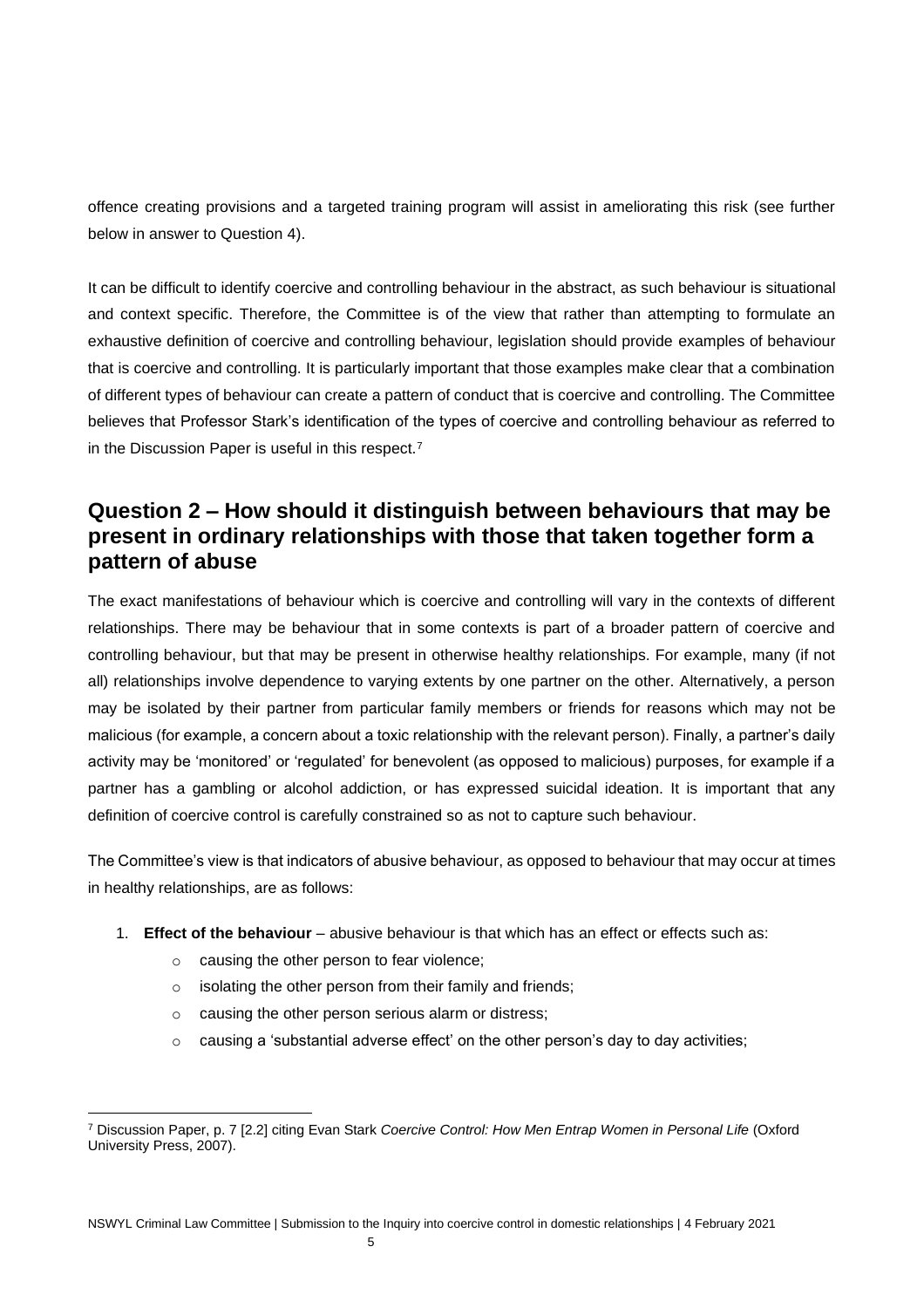- $\circ$  significantly affecting the other person's psychological and emotional wellbeing;<sup>8</sup>
- $\circ$  creating a pattern of domination that disables the other person's capacity to mobilise personal, material and social resources to resist or escape;<sup>9</sup> and/or
- $\circ$  causing the other person to feel entrapped and/or normalise the behaviour.<sup>10</sup>
- **2. Intention of the perpetrator** this should be an element of the offence. The perpetrator should be shown to either know or ought to have known that the controlling or coercive behaviour will have a serious effect on the other person.
- 3. **Frequency of the behaviour** repeated or routine behaviour indicates that it constitutes a pattern of coercive control rather than isolated, infrequent incidents, disagreements or points of contention that may occur in healthy relationships.

## **Question 3 – Does the existing criminal and civil law provide police and courts with sufficient power to address domestic violence, including non-physical and physical forms of abuse?**

The Committee's view is that the current law is deficient in this respect. The *Crimes Act 1900* (NSW) and *Crimes (Domestic and Personal Violence) Act 2007* (NSW) rightly prohibit overt acts of physical and sexual violence. Moreover, in recent years, behaviour causing fear has become the subject of criminal sanction such as by s. 13 of the *Crimes (Domestic and Personal Violence) Act 2007* (NSW)*.* Irrespective, in the Committee's view the criminal law is inadequate in respect to more nuanced offending that is intended to coerce or control a domestic partner. Examples of such behaviour include, but are not limited to:

- Preventing a domestic partner from contacting family, friends or community;
- Preventing a domestic partner from using the telephone or accessing the internet;
- Restricting and/or monitoring a domestic partner's movements;
- Preventing a domestic partner's access to money (including money that is owned by the partner themselves, or jointly owned); or
- Depriving a domestic partner of shelter, food, medicine or property.

<sup>8</sup> Heather Douglas, 'Do we need an offence of coercive control?' (2018) 144 *Precedent* 18-21.

<sup>9</sup> Evan Stark, (2012) Looking Beyond Domestic Violence: Policing Coercive Control, 12 *Journal of Police Crisis Negotiations* 199 https://doi.org/10.1080/15332586.2012.725016.

<sup>10</sup> Heather Douglas, Molly Harris, & Bridget Dragiewicz, M, Technology-facilitated domestic and family violence: women's experiences', (2019) 59 *British Journal of Criminology,* 551-570. Doi: 10.1093/bjc/azy068.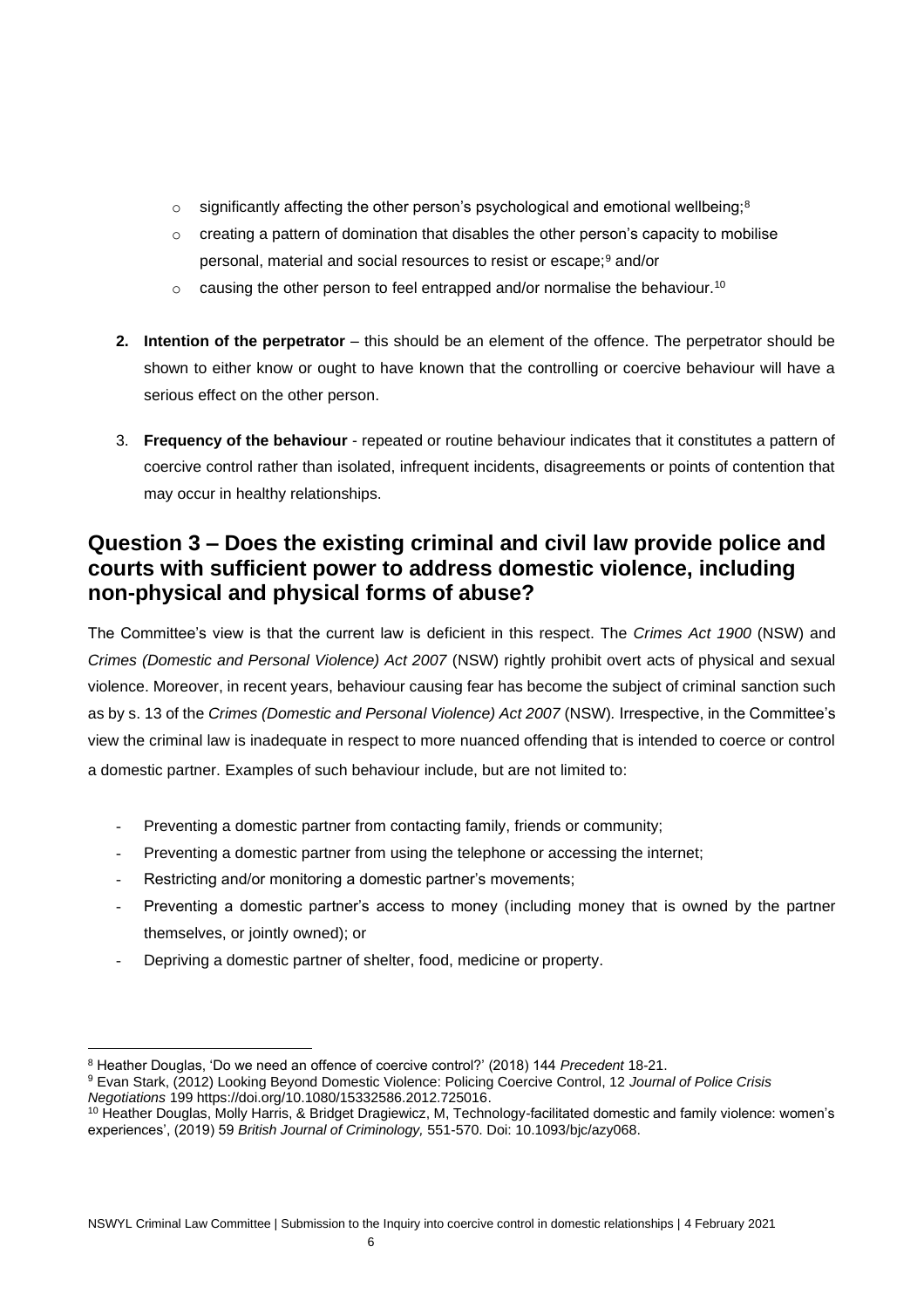Section 39 of the *Crimes (Domestic and Personal Violence) Act 2007* (NSW) mandates the imposition of a final apprehended domestic violence order ('ADVO') upon a plea or finding of guilt for certain "serious offences".<sup>11</sup> In cases where s. 39 is not triggered, persons in need of protection are reliant on Police applications or must institute private applications for ADVOs. The cost and challenges associated with the latter serve as a deterrent to persons in need of protection from making such applications.

At present, some behaviour that could be considered to be coercive and controlling may be prohibited by the terms of an ADVO made for the protection of a person experiencing the effects of coercive control.<sup>12</sup> However, the ADVO itself does not create criminal liability; rather a breach of an ADVO is a criminal offence. The Committee views this situation as unsatisfactory because rather than the coercive and controlling behaviour itself being criminalised, such behaviour is only criminalised to the extent that it forms part of any ADVO conditions that are breached.

As an application for an ADVO can be made by a police officer on behalf of another person, persons who might not necessarily recognise that they are being subjected to a pattern of coercive and controlling behaviour may still be afforded some protection from this behaviour. The difficulty is that this status quo requires the person to come to the attention of police officers who have sufficient awareness of the issue to recognise signs (which can often be quite subtle) of coercive and controlling patterns of behaviour, and for the requirements for making an ADVO to otherwise be satisfied. The criminal law does not currently provide a legislative formulation of such behaviour, and the creation of a coercive control offence may assist in increasing awareness of these signs.

In the federal jurisdiction, the Family Court has the power to make injunctive orders for personal protection in circumstances where proceedings concerning parenting disputes are already on foot.<sup>13</sup> The Family Court also has power to also make injunctions under s. 114 of the *Family Law Act 1975* (Cth) for the personal protection of a party to a marriage/relationship more broadly. The institution of proceedings in the Family Court, for the sole purpose of obtaining a personal protection order, would be costly and time consuming. Such orders are typically made in conjunction with other causes of action, namely orders for exclusive occupation of a property and/or with other parenting orders. The narrow scope for such orders being made diminishes their utility in addressing abusive behaviour across a broader spectrum of domestic relationships.

<sup>11</sup> As defined in section 40 of the *Crimes (Domestic and Personal Violence) Act 2007* (NSW).

<sup>12</sup> *Crimes (Domestic and Personal Violence) Act 2007*, s 4.

<sup>13</sup> *Family Law Act 1975* (Cth), s 68B.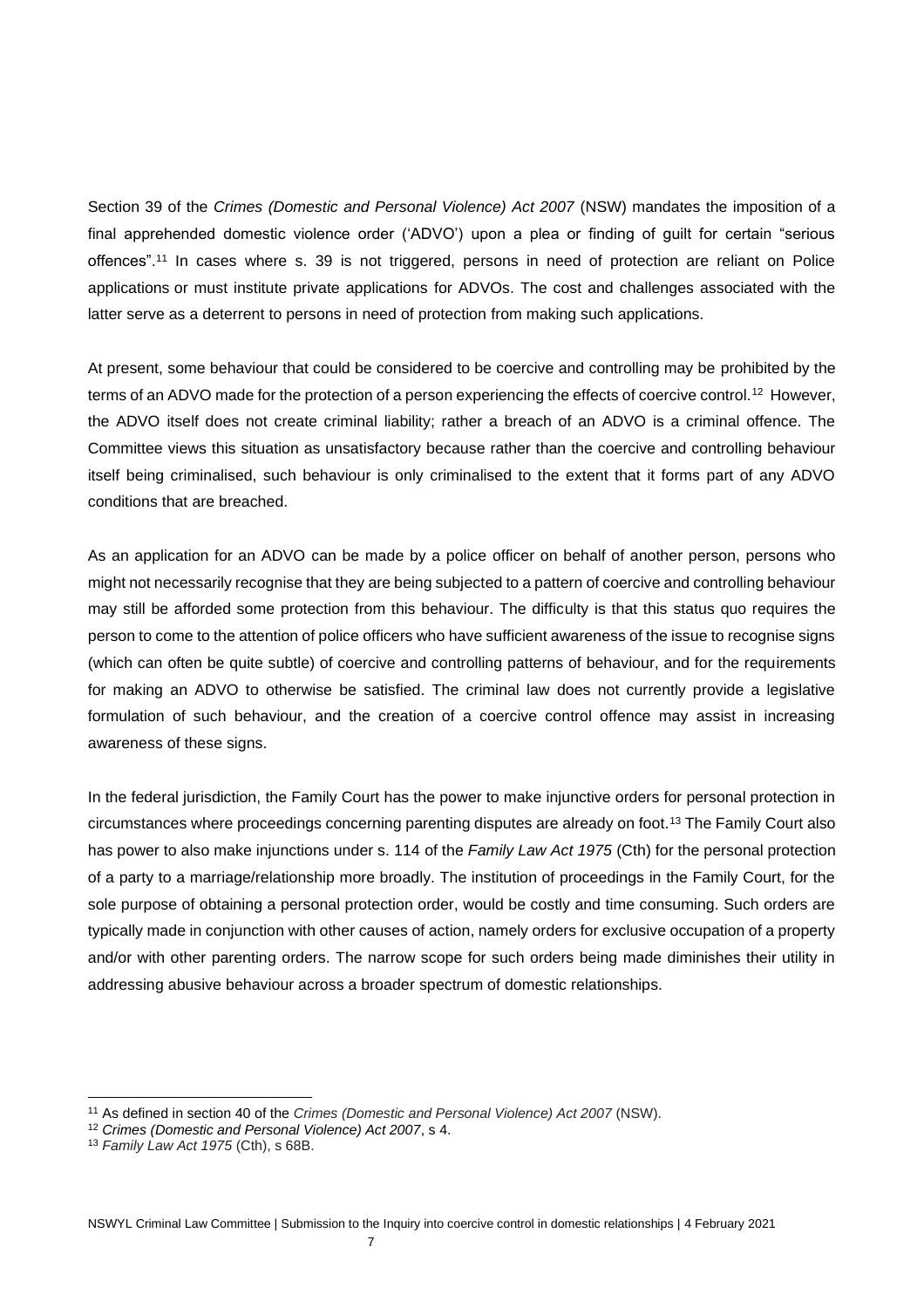### **Question 4 – Could the current framework be improved to better addresspatterns of coercive and controlling behaviour? How?**

The Committee is of the view that the gap in the existing criminal law could, at least in part, be addressed by the enactment of a coercive control offence (see further below in response to Questions 7-9). It must not be forgotten, however, that the law is a blunt instrument for achieving change. Whilst the Committee's view is that a new offence should be enacted, this must be accompanied by education programs for police and the courts, as well as further resources for domestic violence support services. The Committee particularly embraces the analysis of the reasons for greater uptake of the coercive control offence in Scotland compared to that in England in Wales as set out in the Discussion Paper at 7.27, namely that investing heavily in educating frontline staff and the general public is an integral part of any strategy to combat coercive control.

Examples of such programs include training police officers at stations to be able to recognise signs of coercive control, including when a person is suffering serious alarm or distress as a result of a pattern of coercive and controlling behaviour. Such training should also be targeted at equipping law enforcement professionals to be able to correctly identify the perpetrator of the behaviour, as there is a risk (as discussed above) that victimsurvivors can be misidentified. The Committee notes, for example, that the eight stage relationship progression to homicide was designed by Jane Monckton-Smith to assist professionals such as law enforcement officers to deal with intimate partner violence and assess the risk of intimate partner homicide.<sup>14</sup> The Committee also notes the availability of tools such as Impact of Event Scale- Revised available online through Novopsych, as well as the K-10 Kessler psychological distress scale. The Committee recommends that the viability of training for police officers incorporating such tools (to the extent that such training does not currently exist) be investigated.

Mandatory training for persons working in related areas of law such as family law may better assist in delivery of services and early detection of such behaviours. It is likely that some people experiencing coercive control may not recognise the behaviour they have experienced in their relationship as coercive or controlling, and will rely on others to identify such signals. Other avenues such as marketing to the community may also assist in increasing awareness that such behaviour has been criminalised.

<sup>14</sup> Jane Monckton Smith (2019) Intimate Partner Femicide: using Foucauldian analysis to track an eight stage relationship progression to homicide. Violence Against Women, pp1-31. Retrieved 15 November 2019 from: https://doi.org/10.1177/1077801219863876.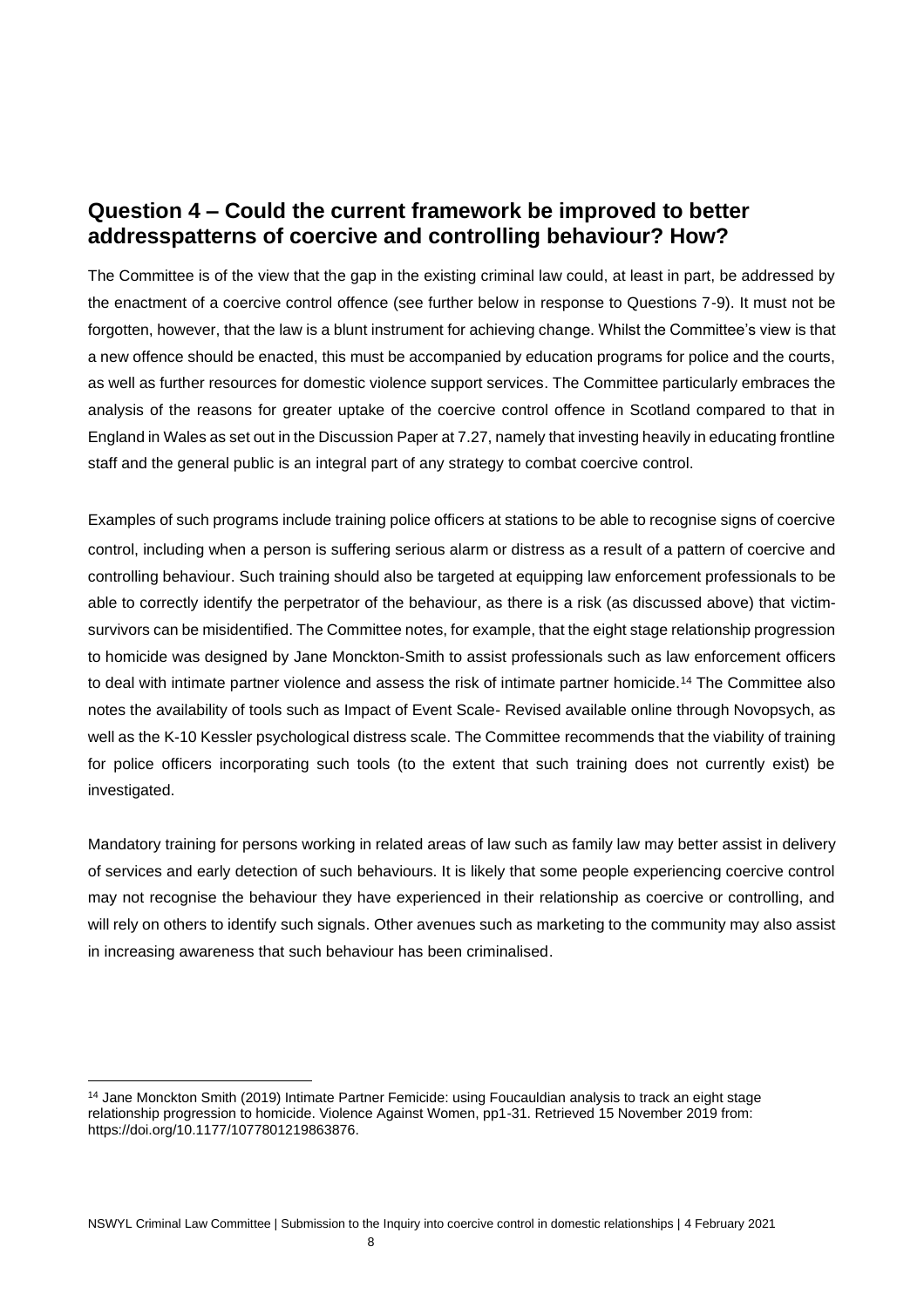## **Question 5 – Does the law currently provide adequate ways for courts to receive evidence of coercive and controlling behaviour in civil and criminal proceedings**

The Committee is of the opinion that the *Evidence Act 1995* (NSW) currently provides adequate ways for the courts to receive evidence of coercive and controlling behaviour in criminal proceedings. For example, the admissibility of evidence in criminal proceedings going to the accused's tendency to act in a particular way (eg to abuse his/her domestic partner in a particular way or by certain means), or to have a particular state of mind.<sup>15</sup>

The Committee is also of the view that Chapter 6 Part 4B of the *Criminal Procedure Act 1986* (NSW) adequately facilitates the receipt of evidence in criminal proceedings involving domestic violence through s. 289F, which provides that in proceedings for a 'domestic violence offence',<sup>16</sup> a complainant may give domestic violence evidence-in-chief in part or full by way of a pre-recorded statement ('DVEC'). Section 289F affords appropriate protection to complainants by removing the need for them to recount events before the accused, thereby reducing the prospect of litigation induced trauma. Further, DVECs tend to be made contemporaneously and therefore serve as more reliable testimony. If a specific offence of coercive control is enacted, s. 289F should extend to permit reliance upon DVECs in proceedings relating to that offence.

In respect of family law proceedings, s. 102NA of the *Family Law Act 1975* (Cth) was recently introduced to prohibit cross-examination of litigants in matters where family violence (including coercive and controlling behaviour) is alleged. That provision provides important protections to parties in the sense that it minimises the risk of re-traumatisation. Additionally, the Courts have previously permitted evidence to be given from a separate room or with other measures in place to protect the safety of parties. It is likely that advances in technology and the Courts' increased uptake of technology since the start of the COVID-19 pandemic will assist parties to be more comfortable in making necessary disclosures as they are not necessarily in the same room as the alleged perpetrator.

Similar provisions will exist in s. 289VA of the *Criminal Procedure Act 1986* (NSW) following the recent enactment of the *Stronger Communities Legislation Amendment (Domestic Violence) Act 2020* (NSW), which the Committee welcomes.<sup>17</sup> The Committee also notes a number of protections for complainants in domestic violence offences who are giving evidence, for example s. 289V (which allows for alternative means and arrangements for giving evidence that may restrict visual contact between a domestic violence complainant and an accused, such as the use of AVL facilities or screens), and 306ZQ which allows for the presence of a

<sup>15</sup> *Evidence Act 1995*, s. 97.

<sup>16</sup> *Crimes (Domestic and Personal Violence) Act 2007*, s11(1)(a).

<sup>17</sup> *Stronger Communities Legislation Amendment (Domestic Violence) Act 2020*, s 2(3).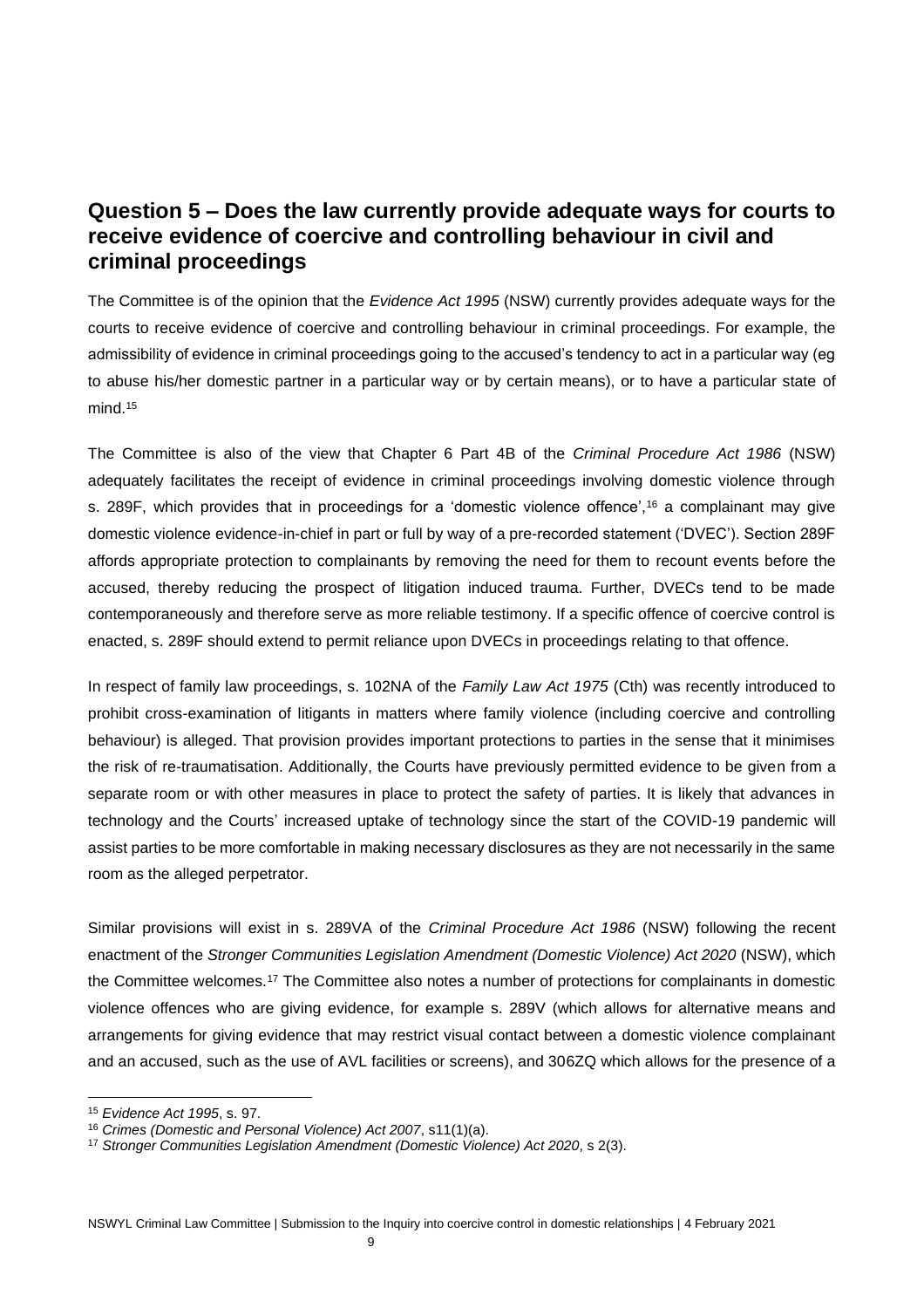support person. The Committee is of the view that such provisions provide important protections, and should also apply to the Committee's proposed new offence.

## **Question 6 – Does the law currently allow evidence of coercive control to be adequately taken into account in sentence proceedings? If the answer is no to questions 5 or 6, how could the law be improved to ensure the evidence is admissible and is given adequate weight in civil and/or criminal proceedings?**

Evidence of coercive and/or controlling conduct is often adduced organically at trial in the course of a complainant's testimony in respect of other discrete complaints of domestic violence. The law permits reliance on such evidence as a factor relevant to the assessment of the gravity of the subject offending. The fact that a course of criminal misconduct happens to coerce or control a victim is not however a prescribed feature of aggravation under s. 21A(2) of the *Crimes (Sentencing Procedure) Act 1999* (NSW). For the reasons set out in answer to Question 13 below, the Committee does not support the codification of coercion and control as an aggravating feature of relevant offences.

Uncharged acts of coercion and/or control (provided they are proved or otherwise agreed as fact) can also be taken into account in a limited way as subjective considerations relevant to an offender's character, remorse, and/or prospects of rehabilitation.

Part 3 Division 2 of the *Crimes (Sentencing Procedure) Act 1999* (NSW) permits 'victim impact statements' to be tendered on sentence. Courts are statutorily obliged to take such statements into consideration. Relevantly, victim impact statements may particularise personal harm, emotional suffering or distress, harm to relationships with others, and/or any economic loss suffered. There is nothing currently preventing a victim from putting before the Court evidence that the subject offending included or resulted in coercive and controlling behaviour.

### **Question 7 – What are the advantages and/or disadvantages of creating an offence of coercive control?**

#### **7.1 Disadvantages of creating an offence of coercive control**

The Committee's primary concern is that the creation of an offence which is framed too broadly may have the undesirable effect of inappropriately criminalising healthy relationships, or behaviour which, whilst not viewed as "normal", is not harmful considering the dynamics of that particular relationship.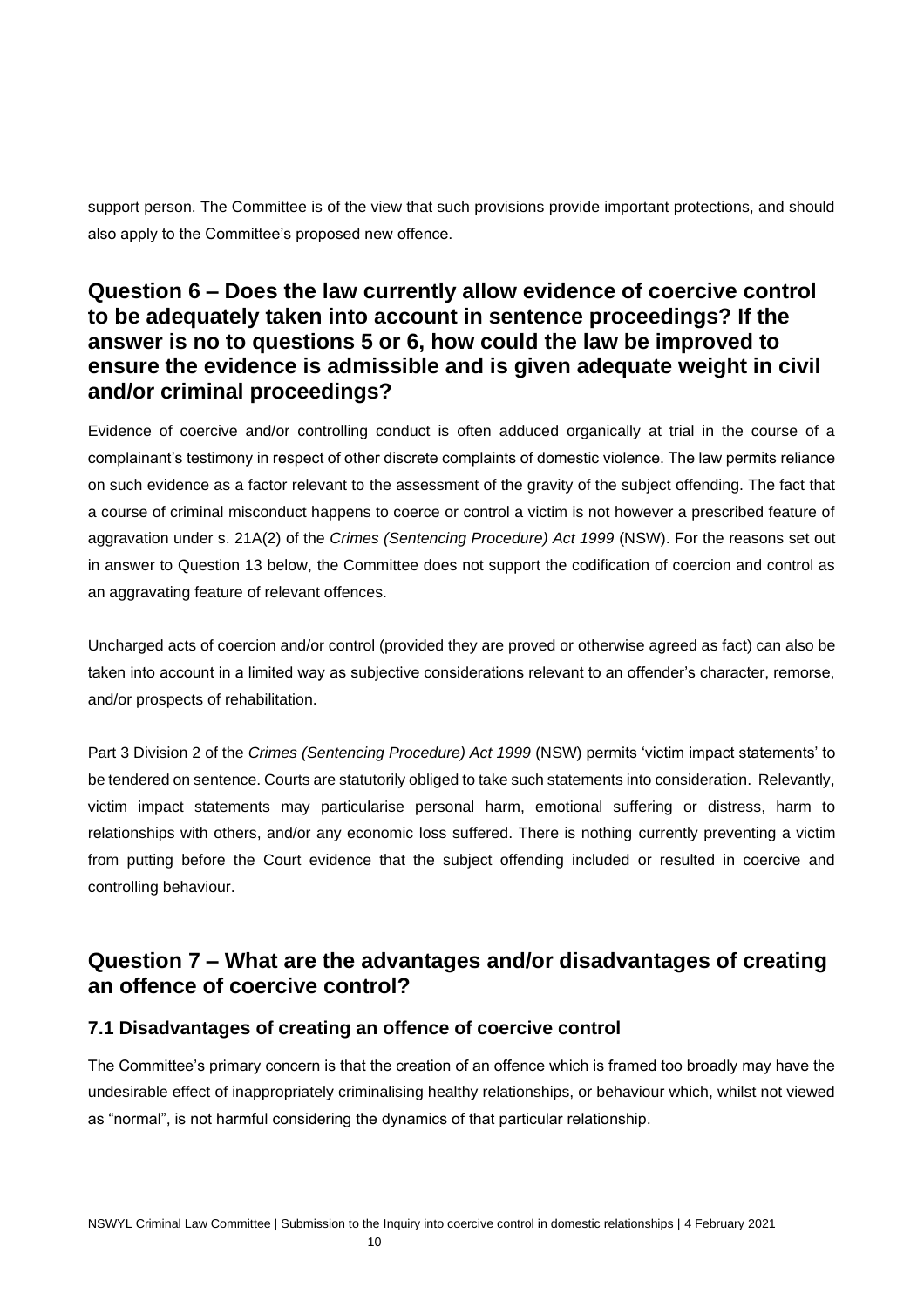The creation of an offence of coercive control may have a number of further undesirable effects as follows:

- 1. It has been observed that coercive control laws could disproportionately affect and increase the existing disadvantages experienced by minority communities, particularly First Nations people in Australia who are already overrepresented in the criminal justice system.<sup>18</sup> There is the risk that police over-intervention in intimate relationships, particularly in First Nations communities and other minority community groups, may increase fear of the system rather than encourage victims to seek assistance.<sup>19</sup>
- 2. The creation of an offence does not necessarily remove other barriers which may prevent victimsurvivors from seeking assistance, including concerns about going through the criminal justice system processes, and an inability to access assistance from police officers. Some victim survivors may not wish for the perpetrator to be subject to criminal sanctions, and instead may simply want the behaviour to stop.<sup>20</sup>
- 3. Victim accounts tend to be 'incident focused',<sup>21</sup> which creates difficulties in presenting an account of extended patterns of abuse (particularly where the abuse does not necessarily involve physical violence). The threshold needs to be focused on the repetitive nature of the behaviour rather than one off incidents, and the incidents need to be viewed in light of the surrounding circumstances.
- 4. Mis-identification of the true perpetrator is a concern, particularly with an overly incident focused approach and without comprehensive training for police officers and judicial officers. For example, once physical violence has occurred, the person who is subjected to the behaviour may have also been involved in physical violence to some extent (for example, by fighting back) making it difficult to distinguish the victim from the abuser.<sup>22</sup>
- 5. If the threshold for criminality is set too low, there is a risk that disgruntled ex-partners may attempt to have charges brought against their former partner with improper motives.
- 6. Issues may also arise if a person subjected to coercive and controlling behaviour believes that the perpetrator will not repeat the behaviour, and therefore does not report the behaviour. The behaviour may also be unreported due to fear of the perpetrator, or because the victim is not aware that the behaviour constitutes a crime. Accordingly, the mere creation of an offence, without other initiatives, may have little practical effect.

<sup>18</sup> Sandra Walklate and Kate Fitz-Gibbon, 'The Criminalisation of Coercive Control: The Power of Law?' (2019) 8(4) *International Journal for Crime, Justice and Social Democracy* 94, 101.

 $19$  Ibid.

<sup>20</sup> Ibid, p. 102, and sources cited therein.

<sup>&</sup>lt;sup>21</sup> Jane Wangmann, 'Incidents v Context: How Does the NSW Protection Order System Understand Intimate Partner Violence?' (2012) 34 Sydney Law Review 695, 703.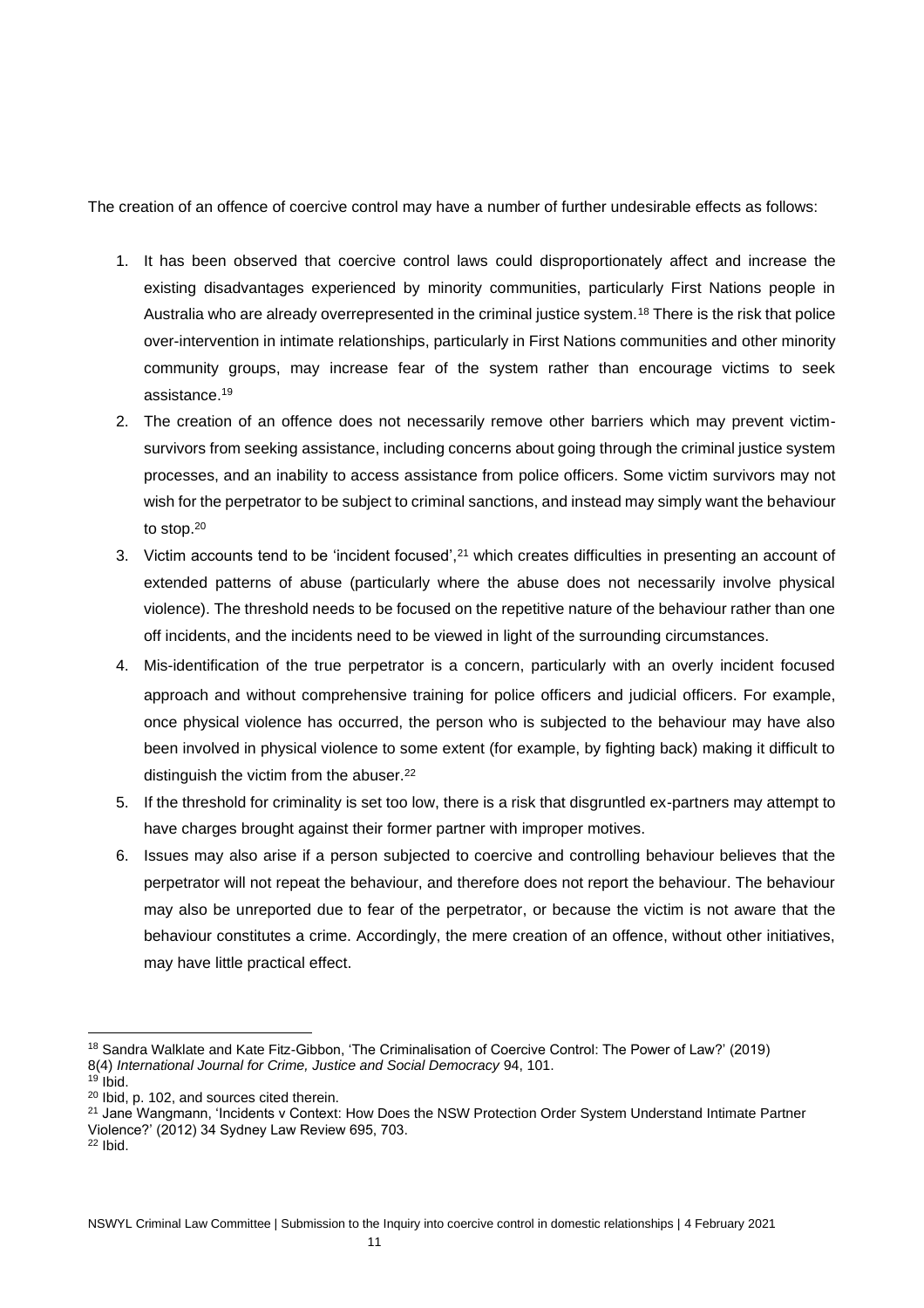#### **7.2 Advantages of creating an offence of coercive control**

Behaviours referred to in the Committee's response to Question 3 above can be commonly characterised as 'emotional abuse', and are concerningly prevalent in the community. As of November 2016, 3.6 million Australians (2.2 million females and 1.4 million males) reported having been subjected to emotional abuse by a current or previous partner since the age of 15 years.<sup>23</sup> The Committee understands that ongoing emotional abuse is capable of constituting coercion and control and is liable to cause serious harm to the person subject to the behaviour. In the absence of criminal sanctions, there is limited recourse available to those experiencing such behaviour (which is often unreported), and perpetrators go unpunished.

The Australian Bureau of Crime Statistics and Research reports a correlation between emotional abuse and the likelihood of future physical violence. Further, victims of emotional abuse are seven times more likely to be re-victimised.<sup>24</sup> Coercive and controlling behaviour was present in 111 of 112 domestic partner homicides in New South Wales between March 2008 and June 2016,<sup>25</sup> indicating that patterns of abuse tend to increase in frequency and severity over time. Recent high-profile cases also illustrate this pattern,<sup>26</sup> and studies have suggested that intimate partner violence relating to patterns of stalking and coercive control have a propensity to result in intimate partner homicide.<sup>27</sup> There is, in the Committee's view, a need to intervene at the earliest possible stage to prevent the escalation of such behaviour.

Further, the COVID-19 pandemic has resulted in many people spending longer periods of time in their place of residence (including as a result of lockdowns imposed from time to time). The Australian Institute of Criminology found that between February and May 2020, one in ten women who responded to a survey had experienced emotionally abusive, harassing or controlling behaviour during the lockdown. It is anticipated that making coercive and controlling behaviour an offence would alleviate the prevalence of such behaviour, or alternatively increase the rates of reporting.

<sup>23</sup> *Personal Safety Survey* (Australian Bureau of Statistics, 8 November 2017), Table 27 < https://www.abs.gov.au/statistics/people/crime-and-justice/personal-safety-australia/latest-release>. <sup>24</sup> Rahman, '*Assessing the risk of repeat intimate partner assault'* (NSW Bureau of Crime Statistics and Research,

Contemporary Issues in Crime and Justice Bulletin, Issue 220), 11.<br><sup>25</sup> *'NSW Domestic Violence Death Review Team* 

<sup>25</sup> *'NSW Domestic Violence Death Review Team Report'* (NSW Government, 2019), 153  $\n <$ https://www.coroners.nsw.gov.au/coroners-court/resources/domestic-violence-death-review.html#Reports2>. <sup>26</sup> See for example media reporting of the murders of Hannah Clarke and Lisa Harnum.

<sup>27</sup> R.E. Dobash & R. P. Dobash, *When Men Murder Women (interpersonal violence),* (Oxford University Press, 2015), cited in Monckton-Smith, J. (2019). Intimate Partner Femicide: using Foucauldian analysis to track an eight stage relationship progression to homicide. Violence Against Women, 1-31. Retrieved 15 November 2019 from: https://doi.org/10.1177/107780 1219863876.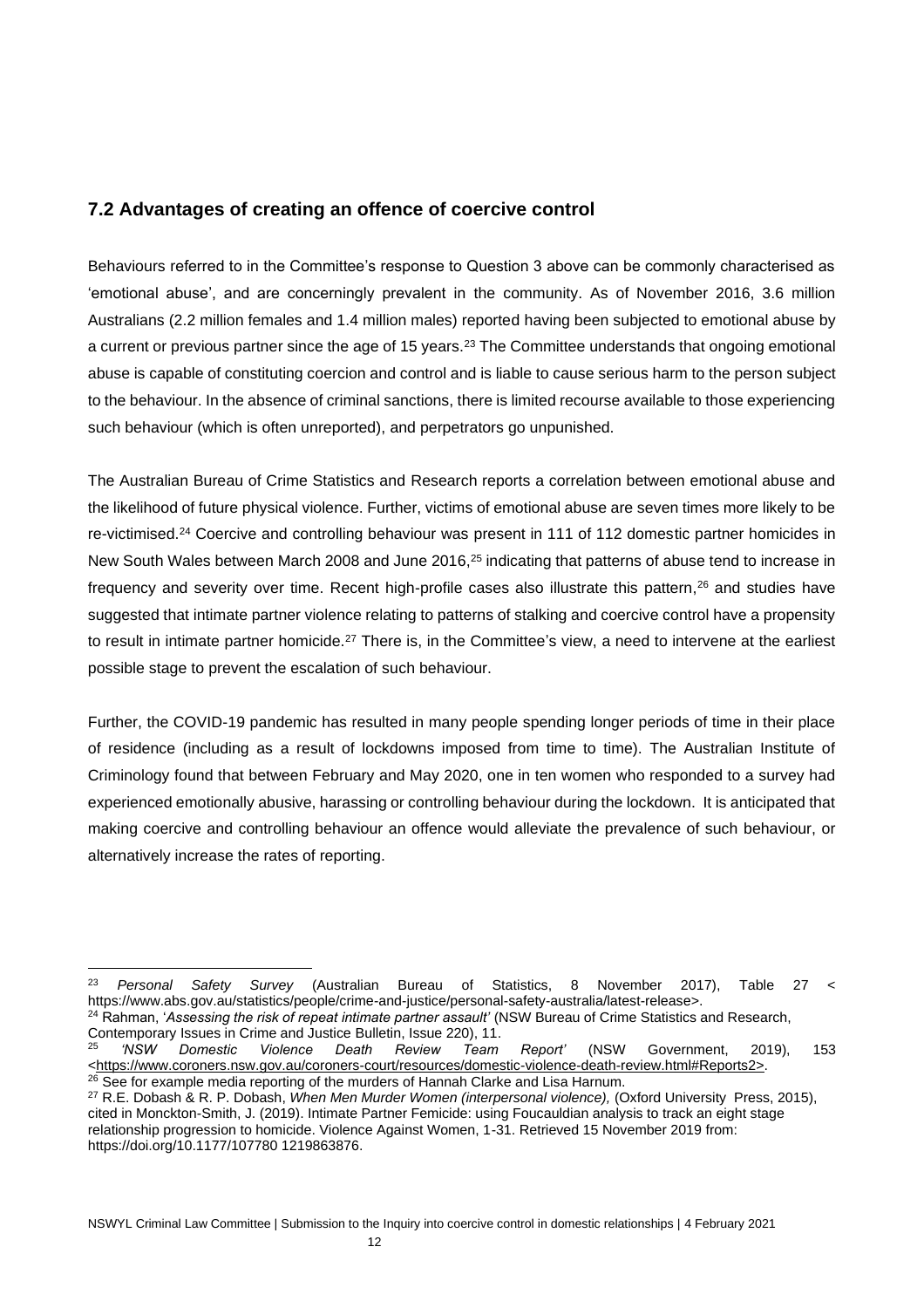If a coercive control offence is enacted, it will prohibit a range of more subtle actions that, on their own, may appear innocuous or trivial but, taken together, form an abusive course of conduct. In the Committee's view, these behaviours are not sufficiently covered by the current statutory offences of stalking and intimidation.<sup>28</sup>

The criminal law plays an important educative function. The Committee anticipates that a coercive control offence would empower persons experiencing such abuse to take action, including action outside of the criminal law system such as seeking assistance from support services. The creation of an offence may also signal to perpetrators that their behaviour is considered unacceptable by society, and may be the catalyst for changes in behaviour.

A coercive control offence would also provide greater scope for the application of s. 39 of the *Crimes (Domestic and Personal Violence) Act 2007* (NSW), providing further protection for persons experiencing domestic violence (see responses to Questions 3-4 above).

## **Question 8 – How might the challenges of creating an offence of coercive control be overcome?**

An argument against the introduction of a coercive control offence is that it sets too low a threshold for criminal liability and therefore opens the proverbial floodgates for litigation. In the Committee's view, the proposed offence set out in answer to Question 9 below safeguards against that possibility by:

- 1. limiting the definition of coercive and controlling behaviour (in terms of frequency, mens rea and the effect on the other person) and providing examples of such behaviour to assist police officers, the prosecution and tribunals of fact;
- 2. including a defence that the accused's behaviour was carried out in the genuine belief that it was in the relevant other person's best interests and such behaviour was reasonable; and
- 3. including clarifying provisions.

These aspects of the Committee's proposed offence are discussed in turn below.

<sup>28</sup> *Crimes (Domestic and Personal Violence) Act 2007*, ss. 7, 8, 13.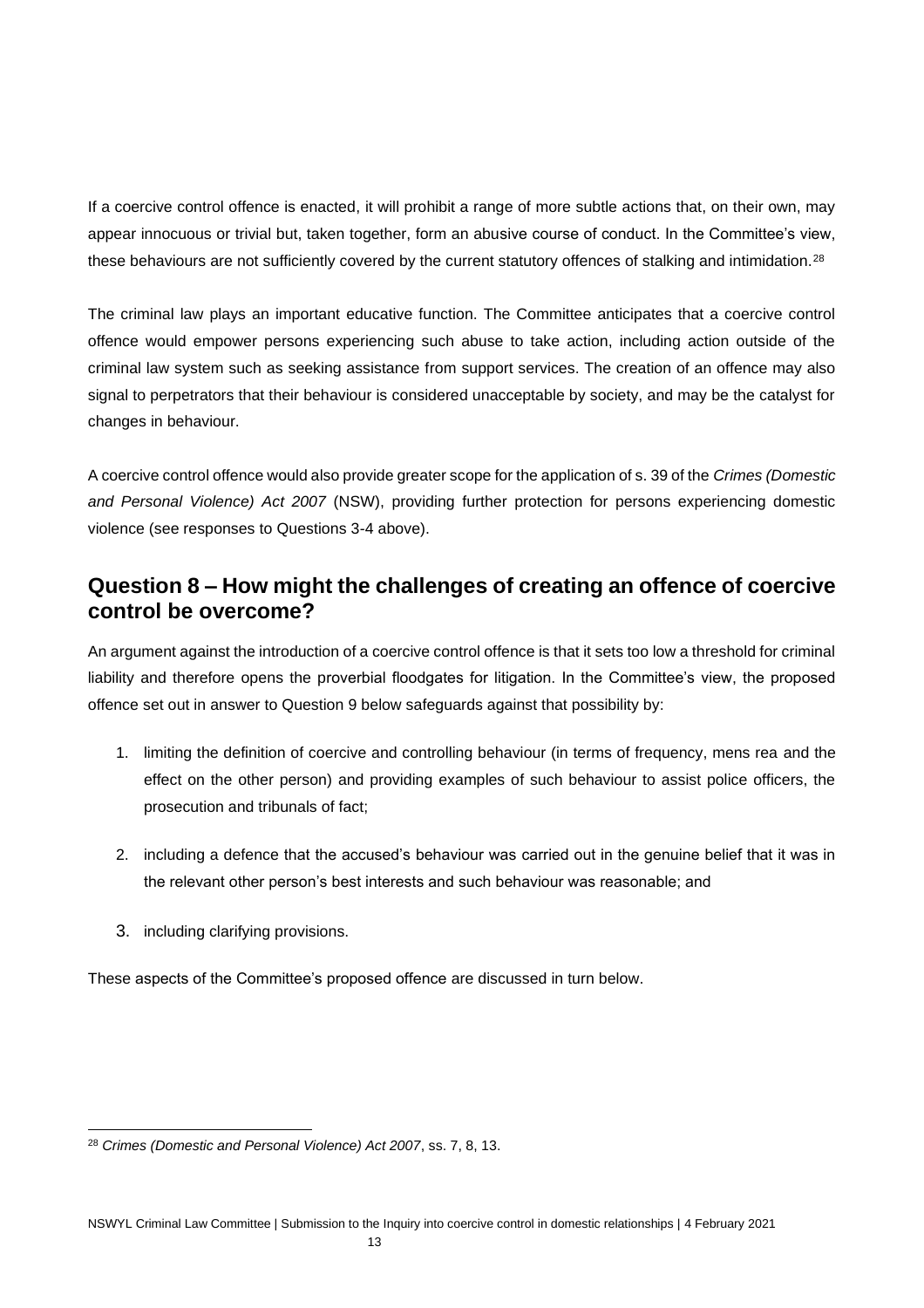#### **8.1 Limiting the definition of coercive and controlling behaviour**

The Committee proposes the following limits on the definition of coercive and controlling behaviour.

#### **Frequency**

The proposed provision necessitates a pattern of ongoing or repeated coercive or controlling behaviour, which is defined as consisting of at least three instances within a 12-month period. This ensures that one-off incidents are not criminalised (although such behaviour may, by itself, already constitute a criminal offence). By limiting the minimum number of incidents to three, this approach also accounts for the difficulties in particularising specific incidents in a pattern of behaviour that may occur over a substantial period of time.

In drafting this provision, the Committee has drawn on the format of s. 66EA of the *Crimes Act 1900* (NSW), which relates to persistent sexual abuse of a child. An important difference to s. 66EA is that the Committee proposes drafting the coercive control offence so that incidents comprising the coercive and controlling behaviour need to be particularised, proven to the usual criminal standard, and identified by the tribunal of fact where more than three incidents are alleged to form the behaviour. The Committee has taken this approach in recognition that the unique difficulties associated in proving persistent sexual abuse of a child may not necessarily be present in proving an offence of coercive control.

Additionally, it is important that a sentencing judge is aware of the particular acts on which a conviction is based, and that specific consideration has been given to the issues identified by the High Court in *Chiro v The Queen.*<sup>29</sup> These considerations are particularly relevant in the context of the Committee's proposed offence as a range of conduct (some of which is not already criminalised) could form the basis of a conviction of coercive control (see below). Further, the requirement is that the conduct occur on *at least* three occasions in a twelve-month period and there is no upper limit on the period during which the conduct may have occurred. Therefore, it is likely that the objective seriousness would increase if the conduct occurred at a much greater frequency over a twelve-month period, or if the conduct occurred over a number of years.

#### **Mens Rea**

Due to the difficulty of assessing intimate relationships, which are so diverse, by purely objective standards, the Committee proposes that the mens rea of the offence includes an objective standard as an alternative to a subjective mental state, adopting the approach taken in England and Wales. The inclusion of an objective

<sup>29</sup> *Chiro v The Queen* (2017) 260 CLR 425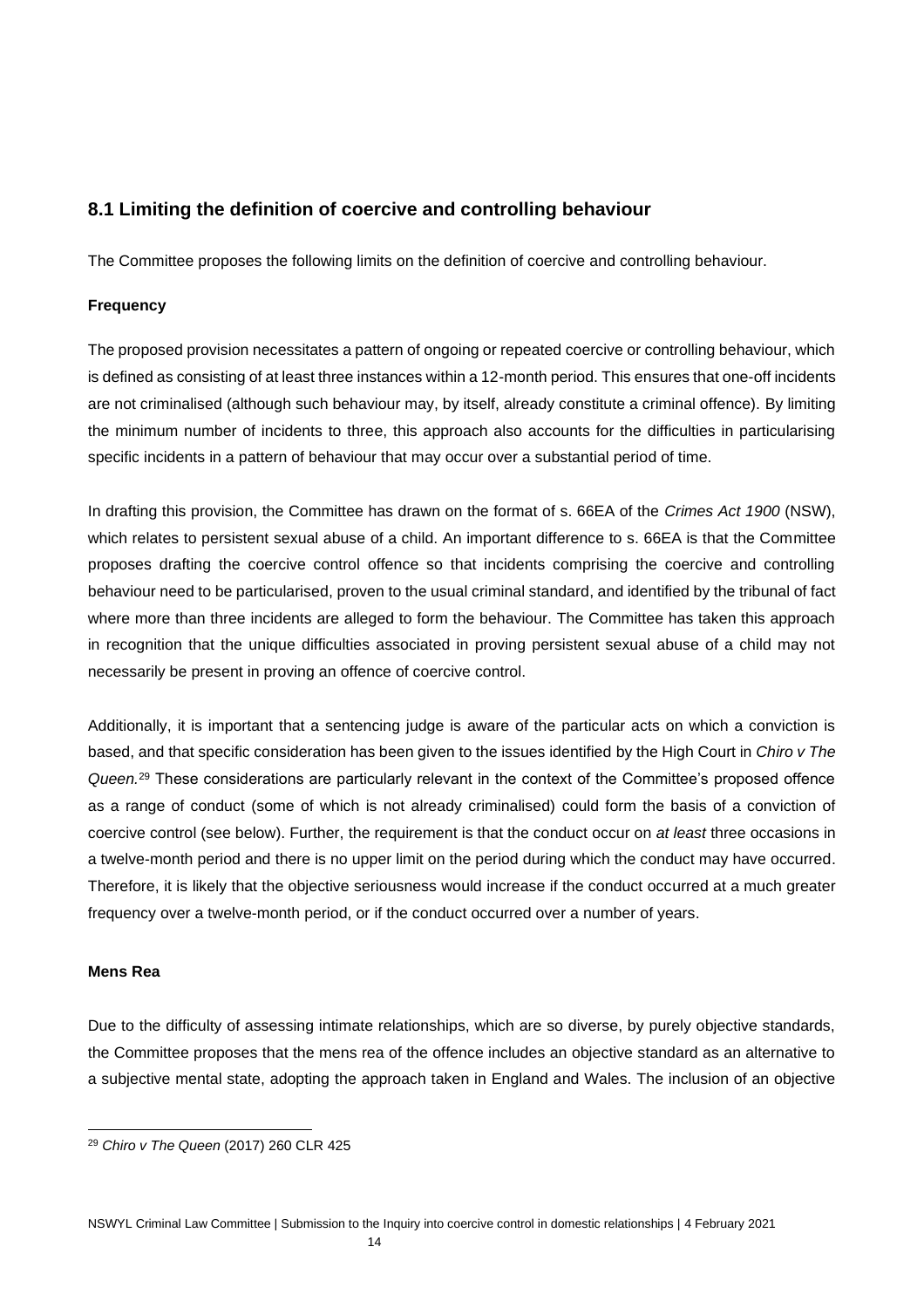standard safeguards against arguments that the accused did not realise that repeated abusive behaviour was having a significant effect on the relevant other person. To protect the accused however, the 'ought to know' standard should incorporate what a reasonable person *in the same circumstances* as the accused ought to know. For the avoidance of doubt, the Committee recommends that an explicit subsection be included to clarify this standard.

However, the Committee recognises that a "reasonable person in the same circumstances as the accused" is somewhat open-textured. Legal debate has raged in other areas of law as to the idiosyncrasies or characteristics of the accused (or other litigant) that the reasonable person ought to be considered as possessing. The Committee is concerned that, in the context of the proposed offence, a "reasonable person in the same circumstances as the accused" may import purported "gender" or "cultural" norms of relationship dynamics and behaviours which are harmful into the assessment of what a person "ought to know". The Committee has tried to avoid drafting the test in a way which permits undesirable idiosyncrasies to have disproportionate influence over what is intended to be a largely objective test. The same is true of the reasonableness limb of the Committee's proposed defence (see below). However, it is desirable to have a test that permits consideration of an accused's person mental illness or cognitive impairment when assessing what a "reasonable person" ought to know.

There is a fine balance to be struck here. The Committee is of the opinion that "the same circumstances as the accused" is precise enough to permit the latter kinds of considerations without permitting the former.

#### **Effect on the relevant other person**

Given the serious consequences of a criminal conviction, the Committee is of the view that proof of actual harm sustained by the relevant other person is essential to ensure that prosecutions under the legislation are justified. The appropriate harm to be proven is that the relevant other person apprehended violence or suffered serious alarm or distress.

The Committee does not propose that the prosecution must prove that the serious alarm or distress is such as to cause substantial adverse effect on the relevant other person's usual day-to-day activities (as required in the English and Welsh models).<sup>30</sup> In the Committee's view, the word "serious" is an appropriate safeguard that ensures that trivial or fleeting impacts are not captured, such as the distress, alarm or injured feelings caused by conflicts that may occur in the course of healthy relationships.

<sup>30</sup> *Serious Crimes Act 2015 (England and Wales)* s. 76(4).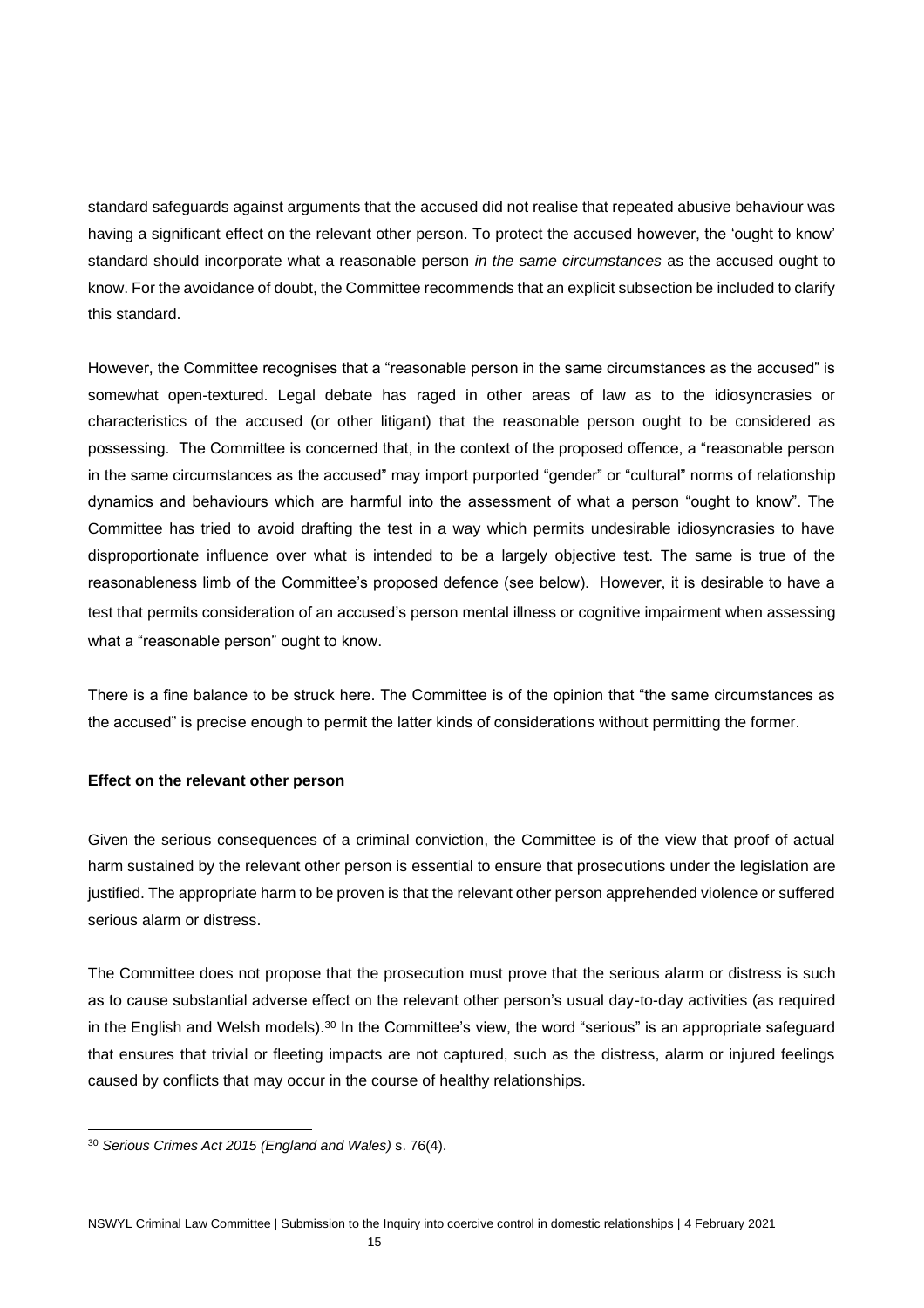Although one indication that alarm or distress caused to a person is "serious" may be that it has a substantial adverse effect on their usual day-to-day activities, the Committee does not support limiting "serious alarm and distress" in this way. Situations can be envisaged in which alarm or distress may seriously affect a person, for example by causing a significant detrimental impact to their psychological state, without resulting in a perceptive change to their ordinary activities. The Committee notes that criteria for diagnosis of conditions such as major depressive disorder or insomnia disorder in the DSM-5 manual for the assessment and diagnosis of mental disorders refer to symptoms causing "clinically significant distress **or** impairment in social, occupational or other important areas of functioning" (emphasis added).<sup>31</sup> This indicates that clinically significant distress (or distress that would warrant clinical attention) can exist separately from impairment to daily activities.

#### **Relevant relationship**

The Committee has defined a "relevant relationship" to confine the application of the offence to persons who are or have been married or in a de facto relationship, and current and former intimate partners (whether or not there has been a sexual relationship). This is to avoid the offence being too broadly applied. The Committee is of the view that where coercive and controlling type behaviour appears in other contexts, such as between other family members, or parents and children, the nature of the issue differs, and should be addressed separately.

#### **Examples of coercive and controlling behaviour**

Coercive control has been recognised as taking many forms. Attempting to exhaustively define conduct which amounts to coercive control would, in the Committee's view, make the legislation unduly complex and risk omitting behaviours not anticipated by the legislature that could amount to coercive control in a particular context. Instead, the Committee prefers an approach which provides a non-exhaustive list of examples to aid identification of coercive and controlling behaviour. The Committee proposes that these examples be included as notes to the legislation, which do not form part of the legislation itself. <sup>32</sup> The examples provide a convenient manifestation of the legislature's intention, which would assist in statutory interpretation without the inflexibility of a legislative definition. This is similar to the manner in which s. 4AB of the *Family Law Act 1975* (Cth) describes various behaviours which fall into the broader category of 'family violence', without being overly prescriptive or limiting the behaviours captured by that section. Some of the behaviours included in s. 4AB are

<sup>&</sup>lt;sup>31</sup> American Psychiatric Association, Diagnostic and Statistical Manual of Mental Disorders, 5th Edition: DSM-5 (2013) p 161, 362.

<sup>32</sup> *Interpretation Act 1987* (NSW), s. 35(2).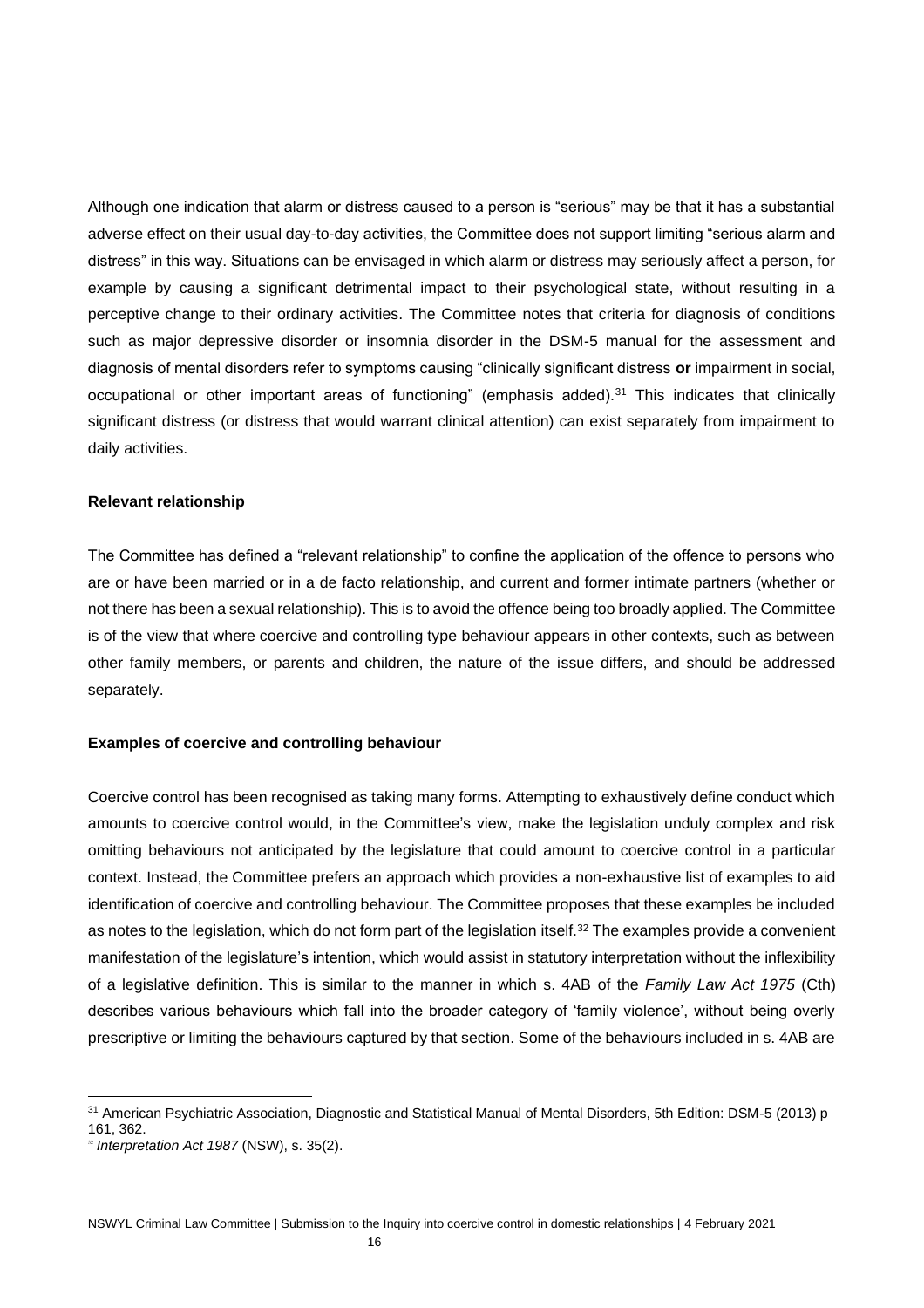unreasonably withholding financial support, preventing a party from making or keeping connections with their family or friends, and unlawfully depriving the other party of their financial autonomy and liberty.

The examples included in the Committee's proposed offence are drawn from the Committee's review of the literature regarding coercive control. Although the examples refer to some behaviour which in certain contexts may be appropriately charged as separate offences, the Committee has deliberately refrained from defining coercive control by reference to specific legislative provisions. The list of examples is intended to provide an indication of the kind of behaviour which may form a pattern of coercion and control. Such a pattern may include both behaviour which could be the subject of charges for a discrete offence, and also involve behaviour which is not currently criminalised, such as isolating a person from family and friends. The aim of the proposed structure is not to create a rigid list of existing offences which can be charged together as coercive control. Indeed, such an offence would not have the intended effect of addressing the existing gap in the criminal law.

In circumstances where behaviour which forms a pattern of coercive control could also constitute discrete criminal offences when charged separately, the appropriate charges to be laid will be a matter of discretion for police and prosecutors. The Committee recognises that prosecuting authorities routinely engage in these kinds of exercises of discretion pursuant to appropriate guidelines.

The Committee recommends a maximum penalty of seven years for the offence. This maximum penalty has been formulated by reference to the maximum penalty for the existing offence of stalking/intimidation, which is five years imprisonment.<sup>33</sup> The structure of the Committee's proposed offence means that an incident of stalking/intimidation could (in appropriate circumstances) form one or more of the incidents on which a conviction of coercive control is based. It is therefore necessary that the maximum penalty for coercive control be higher than the maximum penalty for such offences in order to allow appropriate scope for sentencing.

Finally, in accordance with the principle of *autrefois acquit* and the rule against double jeopardy, the Committee expects that conduct for which a person has previously been convicted or acquitted will be not be relied upon to support a subsequent charge of coercive control. Accordingly, the Committee does not propose specific provisions be drafted to prevent reliance on such conduct. If, however, such a provision was considered to be necessary to avoid confusion, the Committee would not oppose its inclusion.

<sup>33</sup> *Crimes (Domestic and Personal Violence) Act 2007* (NSW), s 13.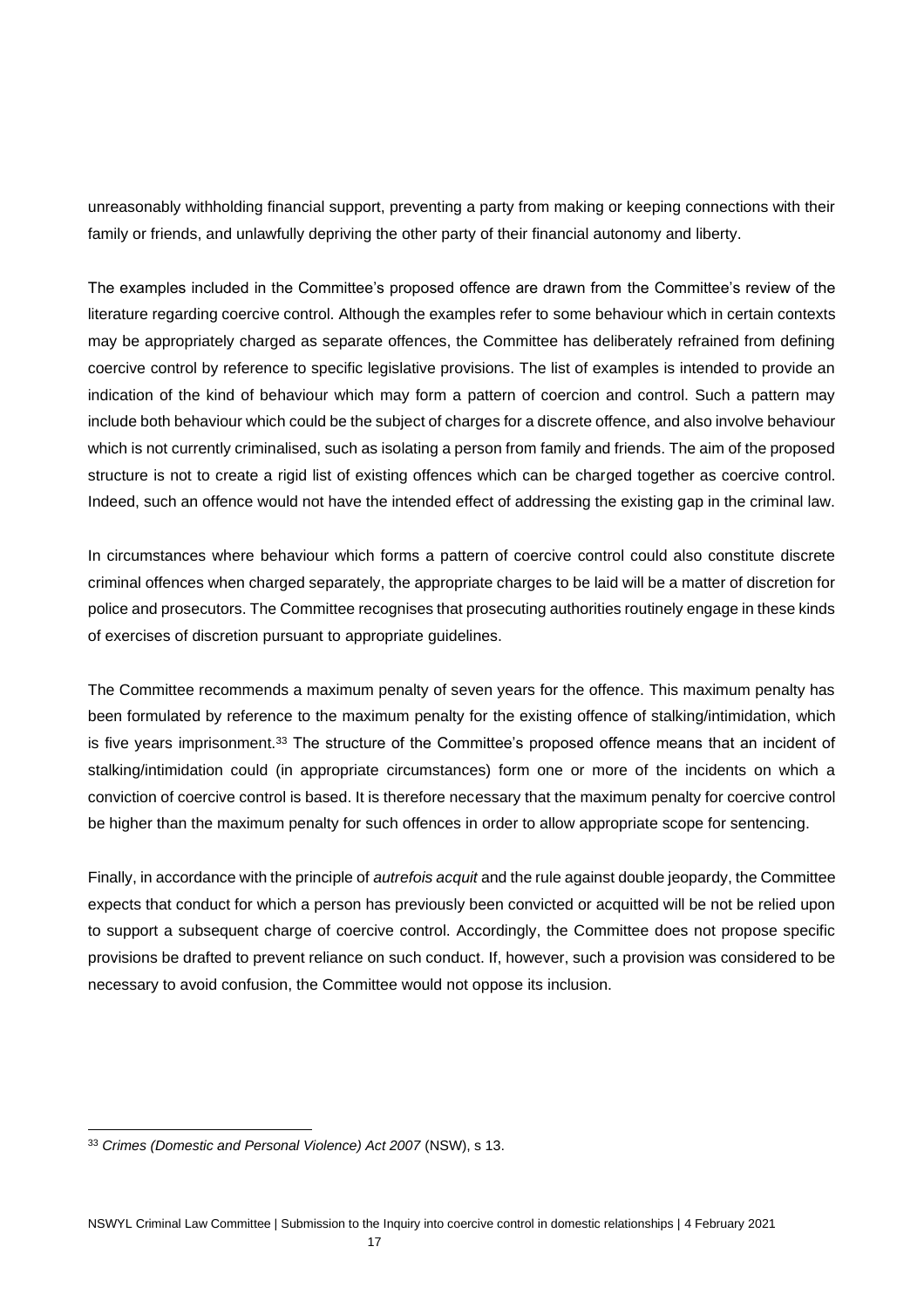#### **Inclusion of a Defence**

Assessed in accordance with objective criteria, a person's behaviour may appear to be controlling, isolating, or humiliating to another person, despite there being no coercion or control. For instance, a partner may deprive the relevant other person of access to a car in order to dominate the other person and prevent them from accessing outside supports, which would *prima facie* amount to the behaviour intended to be targeted by the offence of coercive control. However, in other situations a partner may do so in order to prevent the other person from engaging in self-destructive behaviour. In the latter situation, provided that the partner was acting reasonably and genuinely believed that their actions were in the best interests of the relevant other person, such conduct should not be criminalised. To cover situations such as these, a defence should be available to an accused person, with the evidential burden on the accused to raise the defence.

The Committee prefers the formulation of the defence as adopted in the English and Welsh legislation which has a subjective requirement that the accused believes that the behaviour is in the relevant other person's best interests, and the objective requirement that such conduct was reasonable in the circumstances.<sup>34</sup> This approach requires that an accused who successfully raises a defence did not have a blameworthy state of mind (as the accused would have needed to genuinely believe that the behaviour was in the other person's best interests), with the objective element preventing an accused from relying on unreasonable behaviour to absolve themselves of liability.

In taking this position the Committee has considered the arguments outlined in the Discussion Paper as to the traumatising effect that may occur if a person comes forward after being subjected to a pattern of abuse, only to be informed that an accused has successfully raised a defence that the accused's behaviour was reasonable.<sup>35</sup> This risk needs to be weighed against the need to ensure that the introduction of a coercive control offence does not result in over-criminalisation. The Committee is of the view that the framing of the defence as proposed appropriately balances these two concerns.

#### **Clarifying provisions**

The proposed offence includes a number of subsections (subsections 9-14) which are designed to clarify aspects of the offence. The Committee is of the view that these provisions provide useful guidance to tribunals of fact, and to police and the prosecution when laying and certifying charges.

<sup>34</sup> *Serious Crimes Act 2015 (England and Wales)* s. 76(8).

<sup>&</sup>lt;sup>35</sup> Discussion Paper at 7.24, p. 29.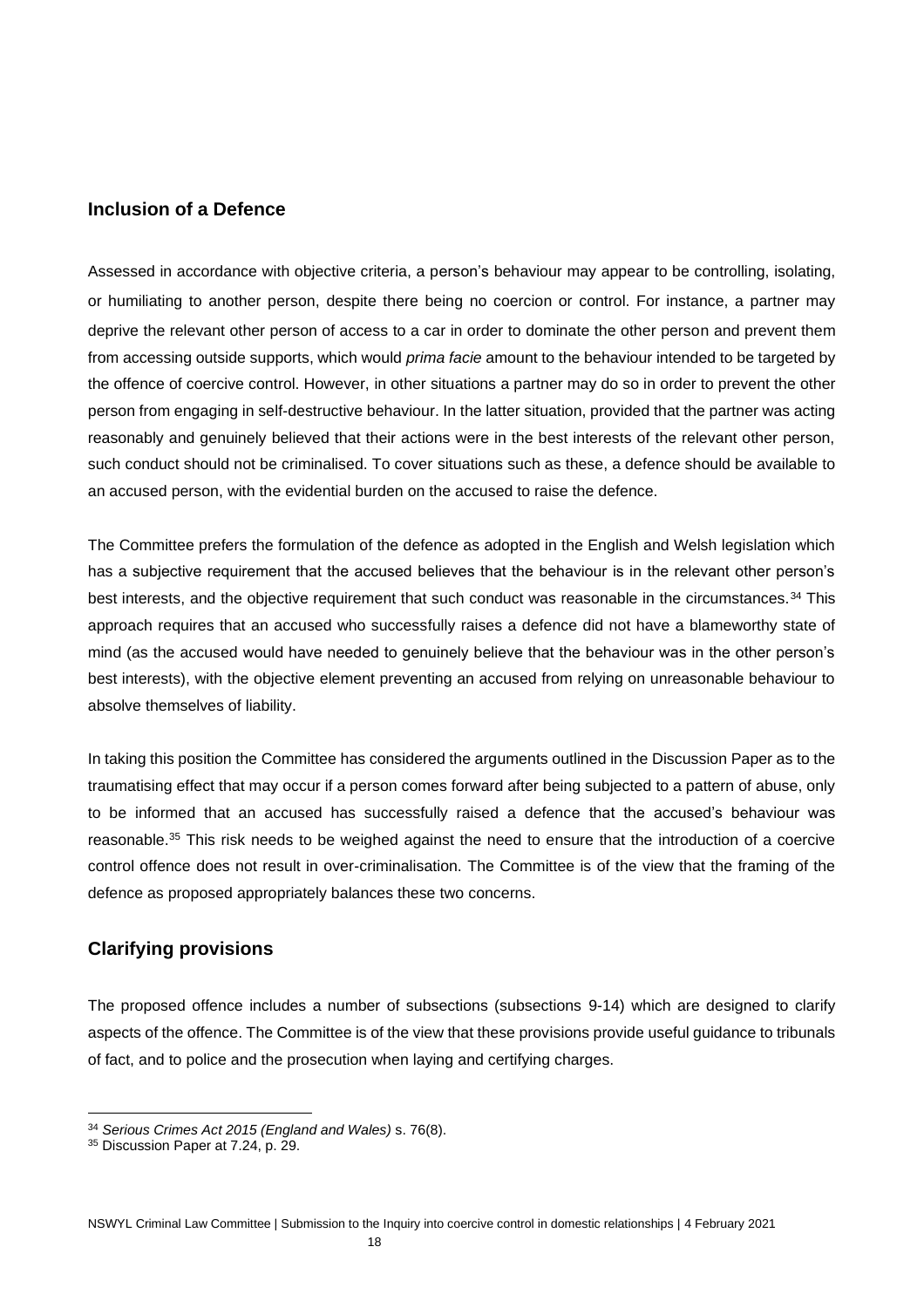## **Question 9 – If an offence of coercive control were introduced in NSW, how should the scope of the offence be defined, what behaviours should it include, and what other factors should be taken into account?**

For the reasons set out in response to Question 8 above, if an offence of coercive control were to be introduced in NSW, the Committee proposes that it be introduced in the following terms:

#### (1) A person commits an offence under this section if:

- a. The person engages in *a course of conduct* of controlling or coercive behaviour; and
- b. The controlling or coercive behaviour has a *serious effect* on another person with whom they have or have had a *relevant relationship* ("the relevant other person"); and
- c. The person knows or *ought to know* that the controlling or coercive behaviour will have a serious effect on the relevant other person.

#### *Note:*

*Examples of controlling or coercive behaviour may include:*

- *assault;*
- sexual offences;
- *intimidation;*
- *stalking, whether by physical or digital surveillance;*
- *significant denigration or humiliation;*
- *intentionally damaging or destroying property;*
- *intentionally causing death or injury to an animal;*
- *depriving the relevant other person, or their dependents, of adequate food, nourishment or access to medical treatment;*
- *denying the relevant other person financial autonomy that the relevant other person would otherwise have had;*
- *withholding financial support needed to meet the reasonable living expenses of the relevant other person, or their dependents, at a time when the relevant other person is entirely or predominantly dependent on the person for financial support;*
- *disposing of property owned by the relevant other person, or jointly owned with the relevant other person, or by the relevant other person's dependents, without the relevant other person's consent;*
- *preventing the relevant other person from making or keeping connections with the relevant other person's family, friends or culture;*
- *unreasonably preventing the relevant other person from attending places the relevant other person could otherwise attend; and*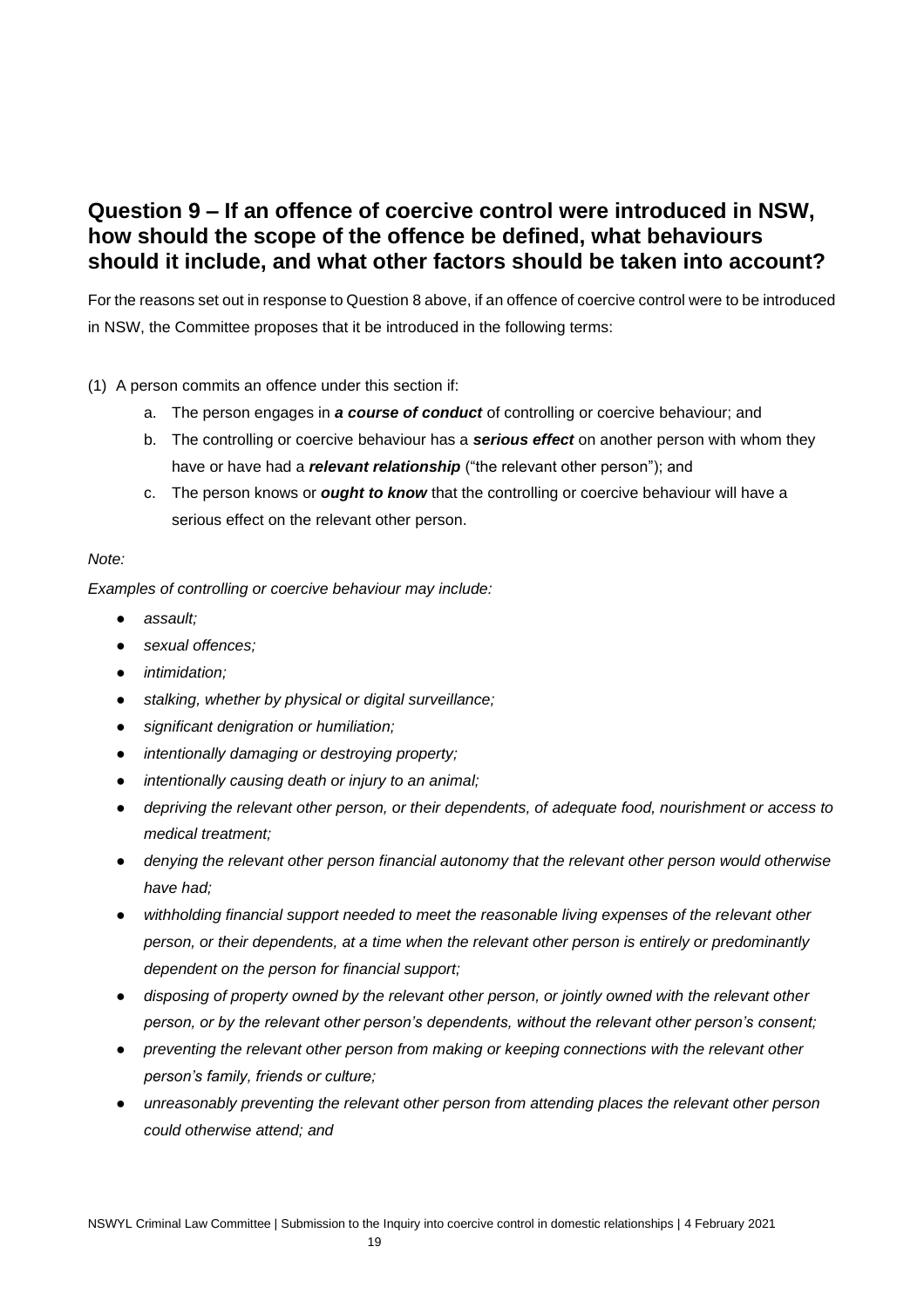- *unlawfully depriving the relevant other person, or their dependents, of their liberty.*
- (2) *"A course of conduct"* is behaviour that occurs on at least three occasions within a period of 12 months.
- (3) A person will have or have had *"a relevant relationship"* with another person if:
	- a. They are or have been married;
	- b. They are or have been in a de facto relationship, or
	- c. They have or have had an intimate personal relationship with the other person, whether or not the intimate relationship involves or has involved a relationship of a sexual nature.
- (4) Controlling or coercive behaviour has a "*serious effect*" when it causes:
	- a. An apprehension of violence; or
	- b. Serious alarm or distress

to the relevant other person.

- (5) A person "*ought to know that the controlling or coercive behaviour will have a serious effect*", where a reasonable person in the same circumstances would know that the behaviour would have a serious effect on the relevant other person.
- (6) The penalty for an offence under this section is 7 years imprisonment.
- (7) In proceedings for an offence under this section it is a defence for a person to show that
	- a. in engaging in the behaviour in question, the person believed that they were acting in the relevant other person's best interests, and
	- b. the behaviour was in all the circumstances reasonable.
- (8) A person is to be taken to have shown the facts mentioned in subsection (7) if
	- a. sufficient evidence of the facts is adduced to raise an issue with respect to them, and
	- b. the contrary is not proved beyond reasonable doubt.
- (9) For the avoidance of doubt, controlling or coercive behaviour does not have to be the same behaviour on each occasion to constitute an offence against this section.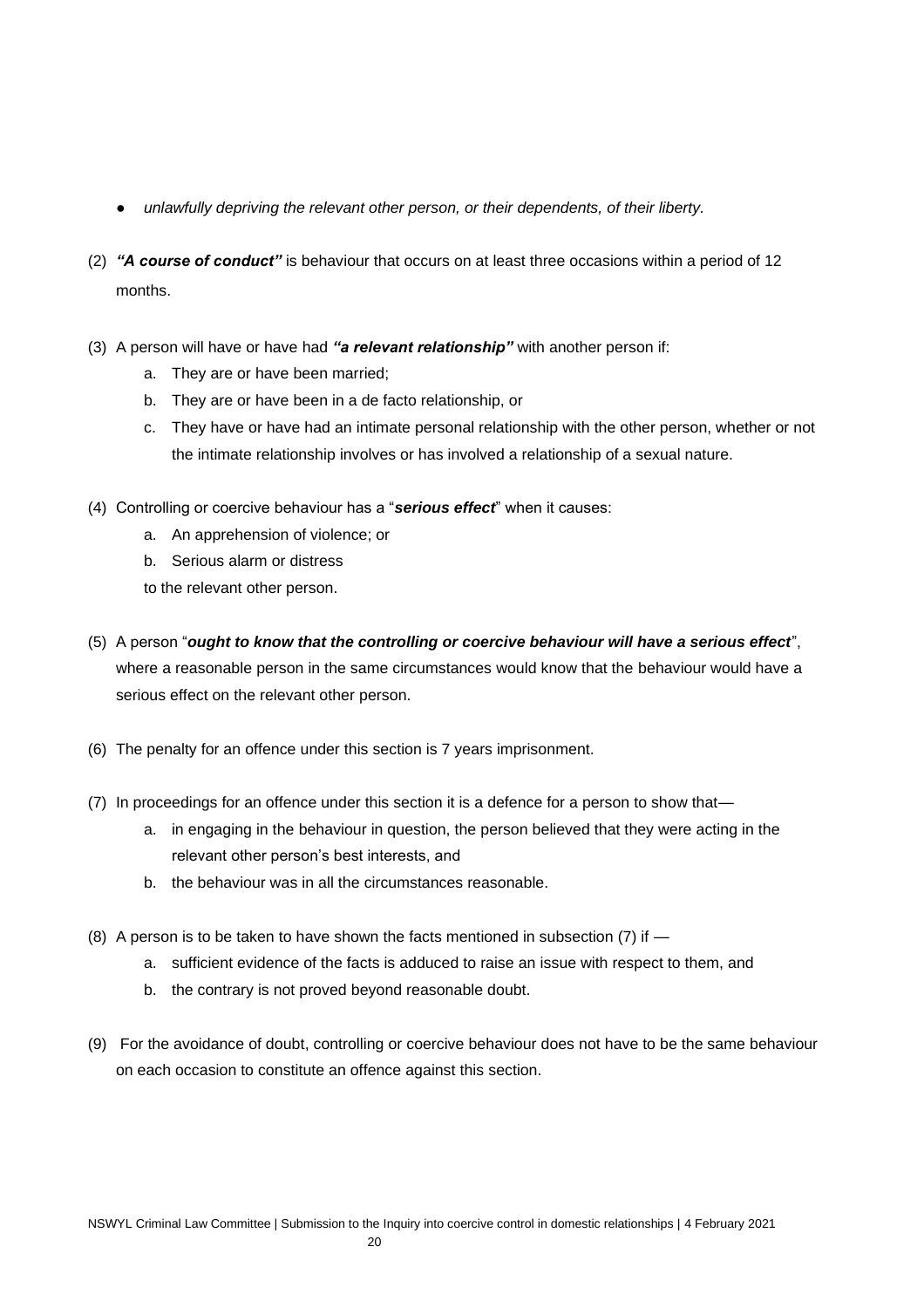- (10) For the avoidance of doubt, controlling or coercive behaviour does not have to be directed toward the relevant other person.
- (11) In order for an accused to be convicted of an offence under this section:
	- a. the tribunal of fact **is** required to be satisfied of the particulars of each occasion of controlling or coercive behaviour alleged;
	- b. where the tribunal of fact is a jury, the members of the jury are to agree on which occasions of controlling or coercive behaviour constitute the offence;
	- c. the tribunal of fact **is** required to identify the three or more occasions of controlling or coercive behaviour.
- (12) Where the prosecution does not allege more than three occasions of controlling or coercive behaviour, sub-s (11)(b) and (c) do **not** apply.
- (13) If on the trial of a person charged with an offence under this section, the tribunal of fact is **not** satisfied that the offence is proven but **is** satisfied that the person has, in respect of any of the occasions relied on to constitute the offence against this section, committed an unlawful act, the tribunal of fact may acquit the person of the offence under this section and find the person guilty of the other individual offence. The person is liable to punishment accordingly.
- (14) For the avoidance of doubt, a geographical nexus will exist between the State and a charge pursuant to this section where one or more instance of controlling or coercive behaviour occurs within New South Wales, notwithstanding other instances did not occur within New South Wales.

## **Question 11. Should the common law with respect to context and relationship evidence be codified within the CPA (or other relevant NSW legislation) to specifically govern its admissibility in criminal proceedings concerning domestic and family violence offences? If yes, how should this be framed?**

Following careful consideration, the Committee does not consider it necessary to codify the common law concerning context and relationship evidence in proceedings for domestic and family violence offences. The Committee considers that: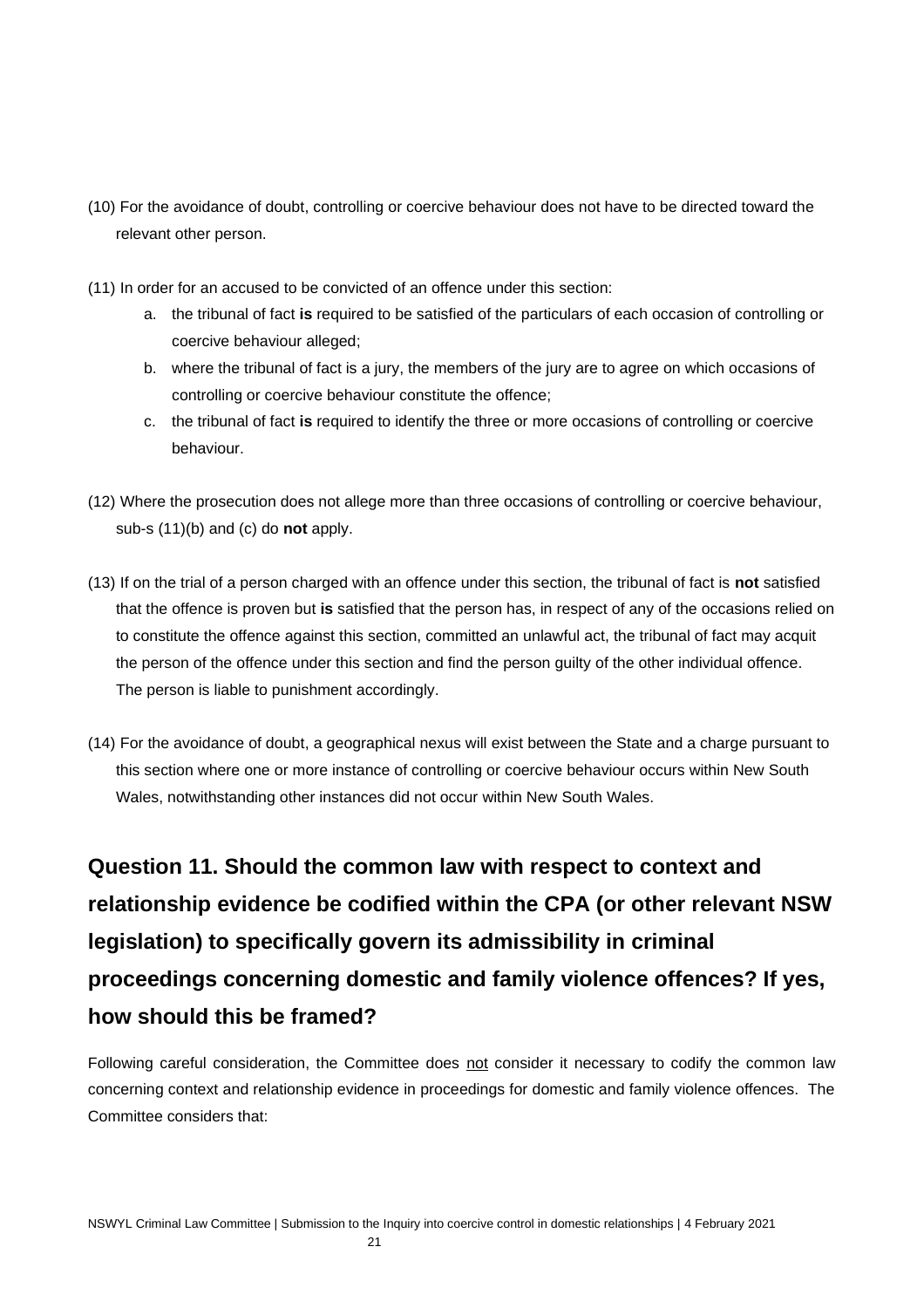- a. the decisions governing the area, insofar as they apply to domestic and family violence offences, are tolerably clear and recent;<sup>36</sup>
- b. the effect of the law in the area enables a fair balance to be struck between the interests of an accused person and the community;
- c. the majority of domestic violence proceedings are conducted in the Local Court where concerns of unfair prejudice are reduced by way of proceeding without a jury; and
- d. the codification of flexible areas of evidence law can produce a disunity of approach that can endure for considerable periods of time.

In respect of the proposed coercive control offence, the Committee is satisfied that the elements of the proposed offence, particularly the requirement to prove a course of conduct, would render context and relationship evidence relevant and admissible without becoming proof of the elements themselves, and that no specific additional provisions would be necessary. The Committee is not concerned that ss. 135 or 137 of the *Evidence Act 1995* (NSW) would work to exclude this evidence inappropriately. The Committee proposes that the offence is a "Table 1" offence (an offence that can be dealt with on indictment by election), and foresees that Local Court Magistrates will be able to restrict their use of proposed context and relationship evidence to its appropriate uses. For those matters on which there are elections, the Committee considers that the standard jury directions will suffice to restrict juries' use of such evidence.

## **12. Would jury directions specifically addressing domestic and family violence be of assistance in criminal proceedings? If so, what should a proposed jury direction seek to address?**

The Committee welcomes the recent commencement of the *Stronger Communities Legislation Amendment (Domestic Violence) Act 2020*, and its introduction of s 306ZR in the *Criminal Procedure Act 1986*. Committee members have identified that the continuation of relationships despite domestic and family violence is common. It has been identified that some in the community may find this counter-intuitive, and may seek to reason that a complainant is untruthful, or that an account is unlikely, in circumstances where a relationship has been continued. The Committee would, accordingly, support the introduction of a provision in the *Criminal Procedure Act 1986* to allow a Judge to provide a warning to counteract such misconceptions.

<sup>36</sup> See, as a recent example, *Johnson v The Queen* (2018) 266 CLR 106 at [18]-[20].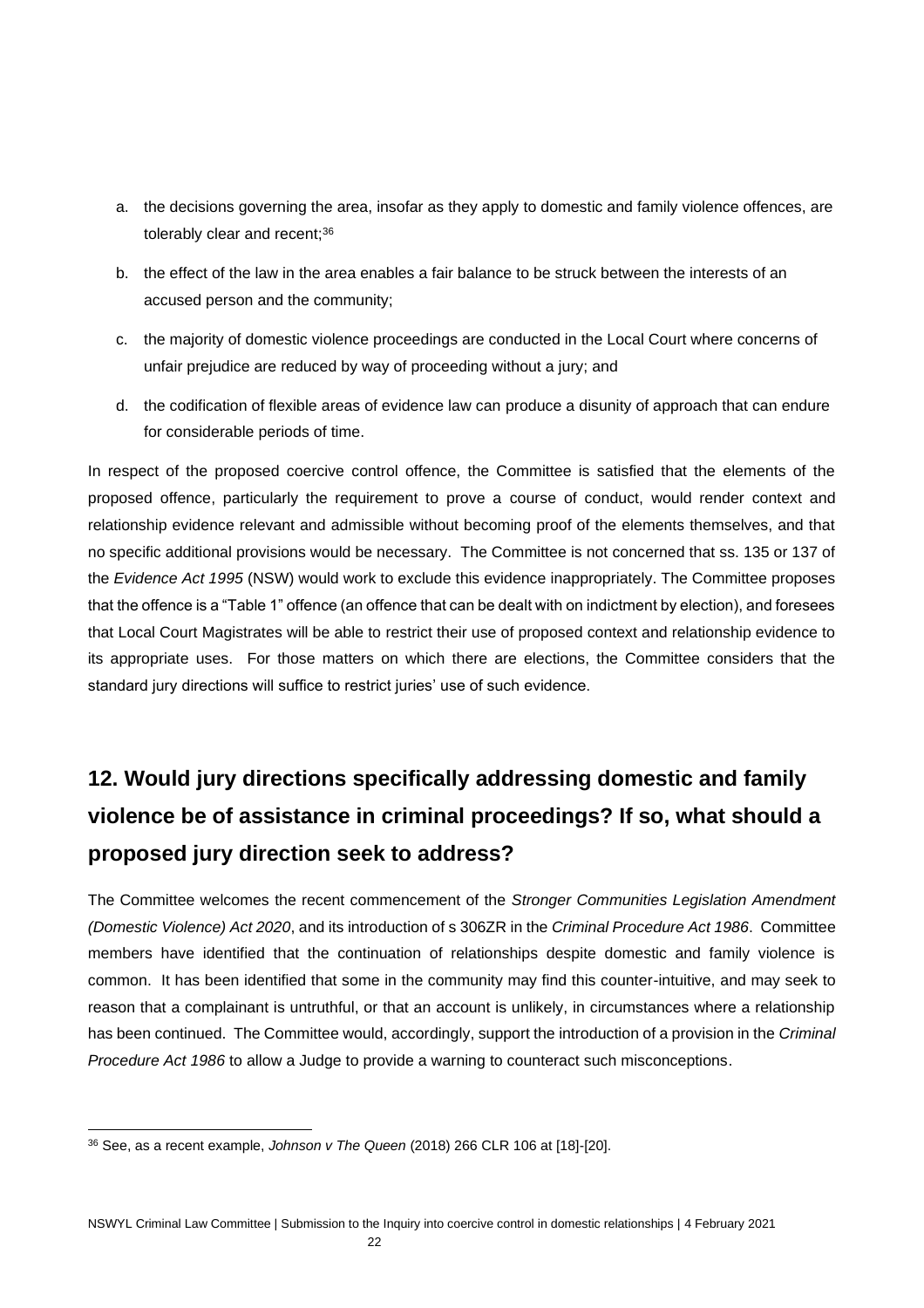## **13.Should provisions with respect to sentencing regimes be amended? If so, how?**

The Committee recognises that coercive control can be an important feature of sentencing for domestic violence offences and can significantly affect the assessment of the objective seriousness of offending. However, as set out in the Discussion Paper, current sentencing principles adequately direct attention to these features in sentence proceedings for current offences. Codification of this characteristic as a prescribed aggravating feature in s. 21A(2) of the *Crimes (Sentencing Procedure) Act 1999* may create undue focus on whether the characteristic is "double-counted" in respect of domestic violence offences, particularly intimidation pursuant to s. 13 of the *Crimes (Domestic and Personal Violence) Act 2013*.

The Committee notes the relatively recent inclusion of ss. 4A and 4B in the *Crimes (Sentencing Procedure) Act 1999*. The Committee considers that these provisions are working well to strike a balance between the protection of vulnerable members of the community and an offender.

The Committee has identified a potential area for clarity in respect of its proposed offence, which requires that there is a "serious effect" on the "relevant other person". It may be prudent to note for completeness that s. 21A(2)(g) of the *Crimes (Sentencing Procedure) Act 1999* is still available in respect of sentence proceedings for the proposed offence; that is, that the "serious effect" which is an element of the proposed offence, and "substantial harm" which is an aggravating factor on sentence, are not synonymous. Therefore a sentencing judge would not be double-counting an element of the offence as an aggravating factor if substantial harm was taken into account on sentence. The Committee is not concerned that any other s. 21A factors, aggravating or mitigating, are at risk of being improperly considered to be "inherent" in the elements of the Committee's proposed offence.

## **15.What non-legislative activities are needed to improve the identification of and response to coercive and controlling behaviours both within the criminal justice system and more broadly?**

The Committee is concerned that domestic and family violence should not be framed as a solely criminal justice issue. The Committee supports the view that over-reliance on the criminal justice system to address family and domestic violence can have the adverse consequences set out by No to Violence in their Discussion Paper on Predominant Aggressor Identification and Victim Misidentification.<sup>37</sup> As No To Violence makes clear,

<sup>37</sup> (21 November 2019), 5.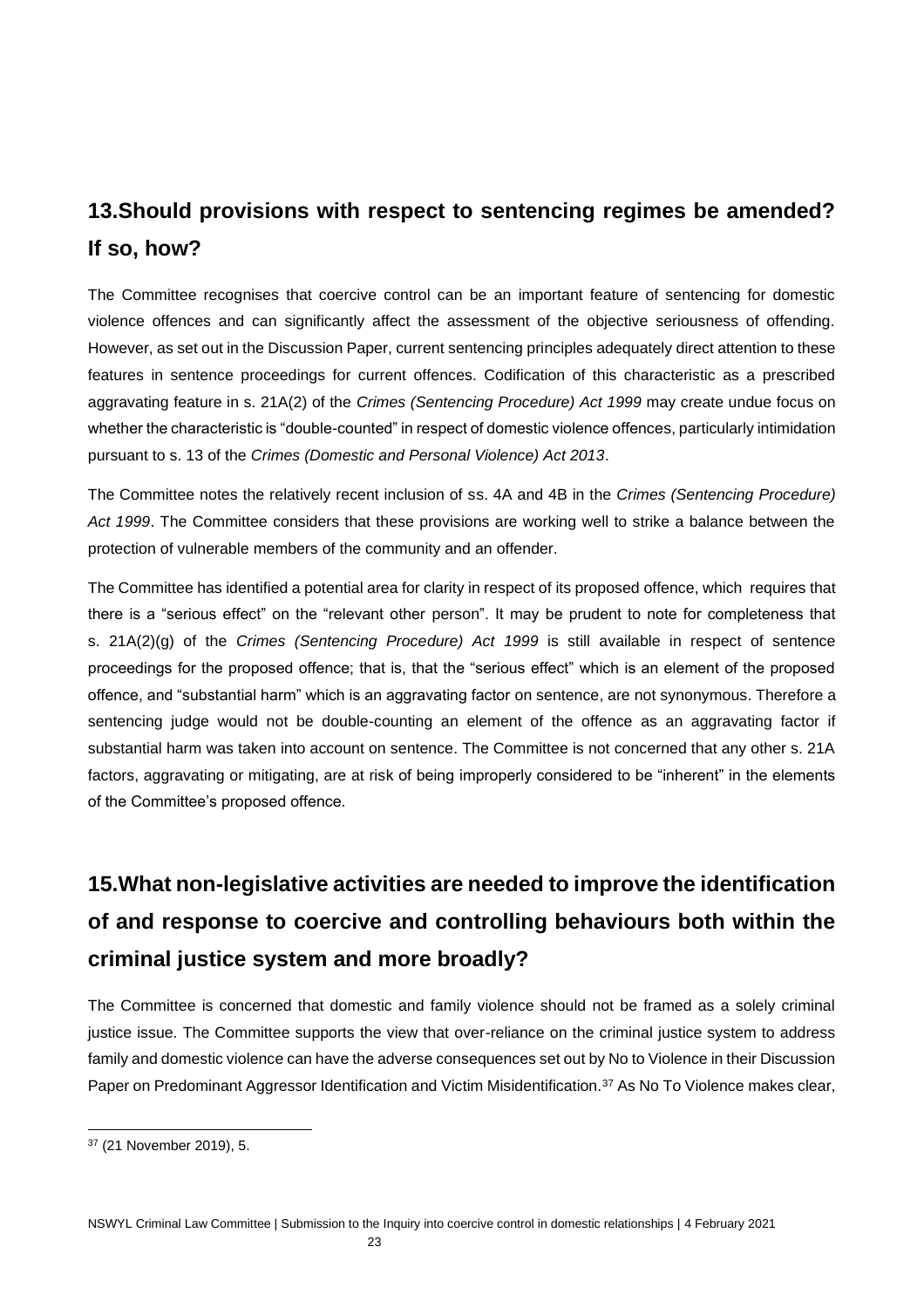domestic and family violence is a socially and culturally embedded public health issue and all community members play a part in its prevention. As with other criminal justice issues, a failure to identify and support non-legislative intervention often fails to reduce offending.

In addition to the education programs referred to in response to Question 4 above, Committee members also expressed considerable desire to ensure appropriate educative programs are offered, with particular emphasis on programs being available to offenders prior to sentence. These programs should be offered in ways that are sensitive to diverse cultural needs.

However, some members anecdotally identified a low take-up rate of currently offered programs, such as those offered by Family and Community Services. The Committee supports any move to critically examine the reason for poor engagement rates in those programs, including the examination of appropriate incentives. Committee members identified the Traffic Offenders Rehabilitation Program as a widely successful educative and rehabilitative program commonly engaged in by low-level and first-time traffic offenders. Members were particularly complimentary of the way in which that program utilises diverse perspectives and speakers to illuminate the wide-spread effects of traffic offending on the community. The Committee encourages further consideration of how to replicate the program's success in an equally pervasive field of offending.

The Committee also welcomes practical initiatives, programs and services to assist persons experiencing coercive control or concerned friends and relatives. For example, 'Arc' is a readily available mobile phone application that enables users to record instances of domestic violence by way of diary entries and storage of associated multimedia (ie photos, videos and audio). Another example is Vodafone's "Bright Sky" app, which is available in overseas jurisdictions, that provides a subtle way to assess the safety of a relationship, and seek help and support services.<sup>38</sup> The Committee supports further research and development in relation to such apps, including apps that can assist perpetrators of such behaviour in recognising and modifying their behaviour.

<sup>38</sup> See, eg, information about the Bright Sky app and other apps aimed at preventing abuse available online at the Vodafone website at https://www.vodafone.com/about/vodafone-foundation/focus-areas/apps-against-abuse (accessed 2 February 2021).